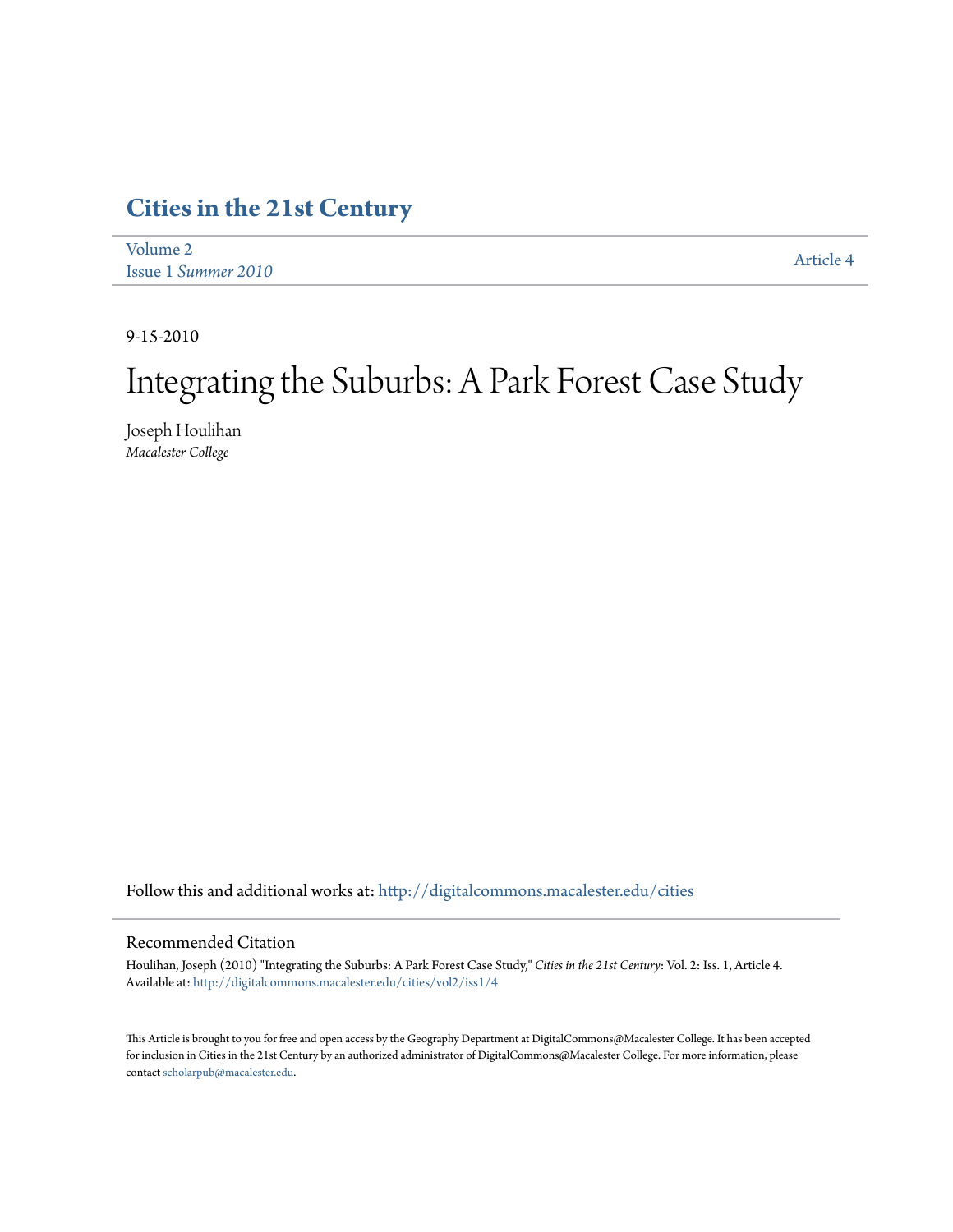# **Integrating the Suburbs: A Park Forest Case Study**

by Joseph Houlihan

# **Introduction**

The production of human living spaces operates largely within the confines of political economy. As such, myriad actors influence the economic and social character of places. And over time, places prove essentially dynamic. This paper considers the influence of political economy on the African American suburban experience during the second half of the twentieth century, focusing specifically on Park Forest, Illinois. To do so, I first offer a study of relevant literature, exploring the manner in which place-based interests influence the different values of space— drawing on the notion of growth machine from *Urban Fortunes* by John Logan and Harvey Molotch, and *Building Suburbia* by Dolores Hayden— and applying this concept to the production of racially segregated space in Chicago. I then discuss historical argument around racially segregated space in the United States, and define a particular notion of integration drawing on *The Origins of the Urban Crisis* by Thomas Sugrue. By incorporating a diversity of primary and secondary documents (transcripts from an Oral History project and an interview with the village mayor, as well as articles and books on Park Forest) I outline my specific case study. First, I describe the village's roots in the postwar building boom, and then consider its story of voluntary integration. To do this, I identify specific actors and tactics influential along the path to integration. My fundamental contention is that unfounded fears surrounding the

1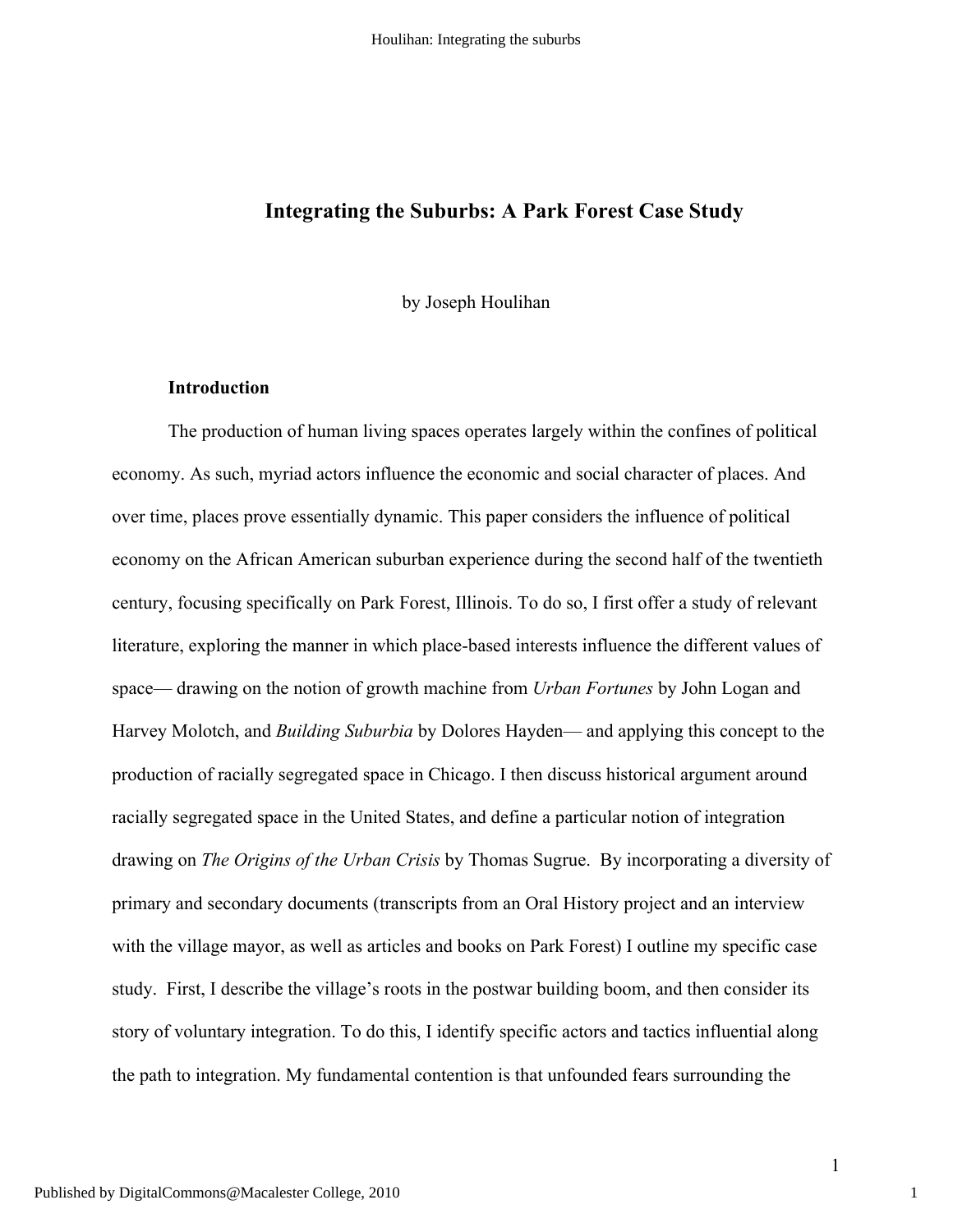perceived negative economic effects of racially integration leads to exploitative real estate practices. With this case study, I demonstrate the manner by which suburbs realize diverse environments through destabilizing the supposed link between race and economics. I conclude by considering the extent to which local actors can challenge dominant paradigms of growth.

# **The Political Economy of Places**

In *Urban Fortunes*, Logan and Molotch address the difficulty of defining places as simple commodities. All places and land exists within a clear system of like commodities, but the value is difficult to quantify. They feature a complex use-value: "Places have a certain preciousness for their users that is not part of the conventional concept of a commodity…The material use of a place cannot be separated from psychological use" (Logan and Molotch, 1987, 20). Beyond shelter, places provide a sentimental value, "Material and psychic rewards thus combine to create a feeling of "community" (Logan and Molotch, 1987, 20). The social and personal identity of land influences value. For many, home represents an enormous sentimental investment. The contemporary suburban moment stems from this desired "communal" aspect of use-value. In *Building Suburbia*, Dolores Hayden describes the American suburb as founded in a triple dream: desire for home, nature, and community.

For the mainstream white family, "suburbia" represented the good life in the latter half of the twentieth century. Shifts in popular discourse fostered the rise of the single-family home and now seemingly ubiquitous tract housing. But the concept of a suburban good life and the usevalue informed preciousness of place, similarly rings true in the example of African American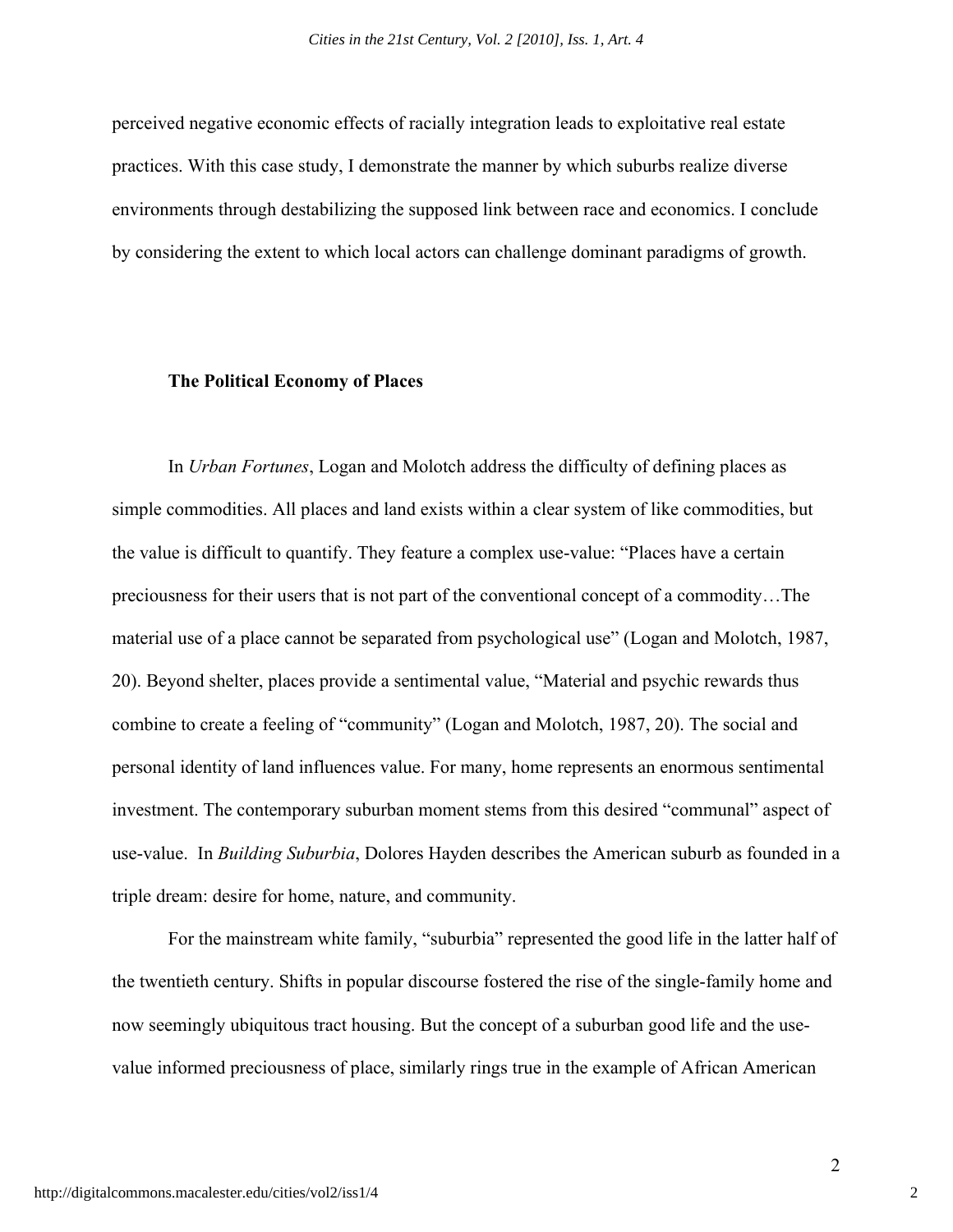suburbanization. African American suburban enclaves grew with a strong emphasis on community, "These neighborhoods…were home, places where people had bought land, built houses, nurtured families, and created communities" (Wiese, 2005, 68). For many blacks, the allure of suburban life held deep resonances as places away from oppression. This allure was especially potent for African-American families migrated from southern states during the early years of the twentieth century. The value of a "place of one's own," proves impossible to quantify, but cannot be removed from the use-value of African American suburban enclaves.

Places simultaneously also find value through exchange value. This is the price at which the commodity is bought and sold. In the case of land, this manifests via rent. According to Logan and Molotch, exchange value is unique owing to geographic inflexibility. The rentier cannot move his property, so he therefore influences the exchange value through a series of networks. "For fictitious commodities like real estate, investment levels are set by anticipated social outcomes... Public decisions crucially influence which parcels will have the highest rents" (Logan and Molotch, 1987, 27). The spread of infrastructure has real effects on the price of homes. Disparities exist, for example, across the lines of school districts. Economic matters are influenced through social interaction, and thus is the origin of the growth machine.

Growth machines are coalitions of place-based actors, working to improve the value of their interests. For example, a neighborhood development group may band together with a developer to petition for tax breaks, or a town could encourage commercial growth as a means of improving property value and collecting tax revenue. Growth machines reflect the manner in which placed based interests actively influence the exchange value of their property. This takes many forms. Universally, elites strain "to use all the resources at their disposal…to make great fortunes out of place" (Logan and Moltoch, 1987, 53). Growth machines are naturally devoid of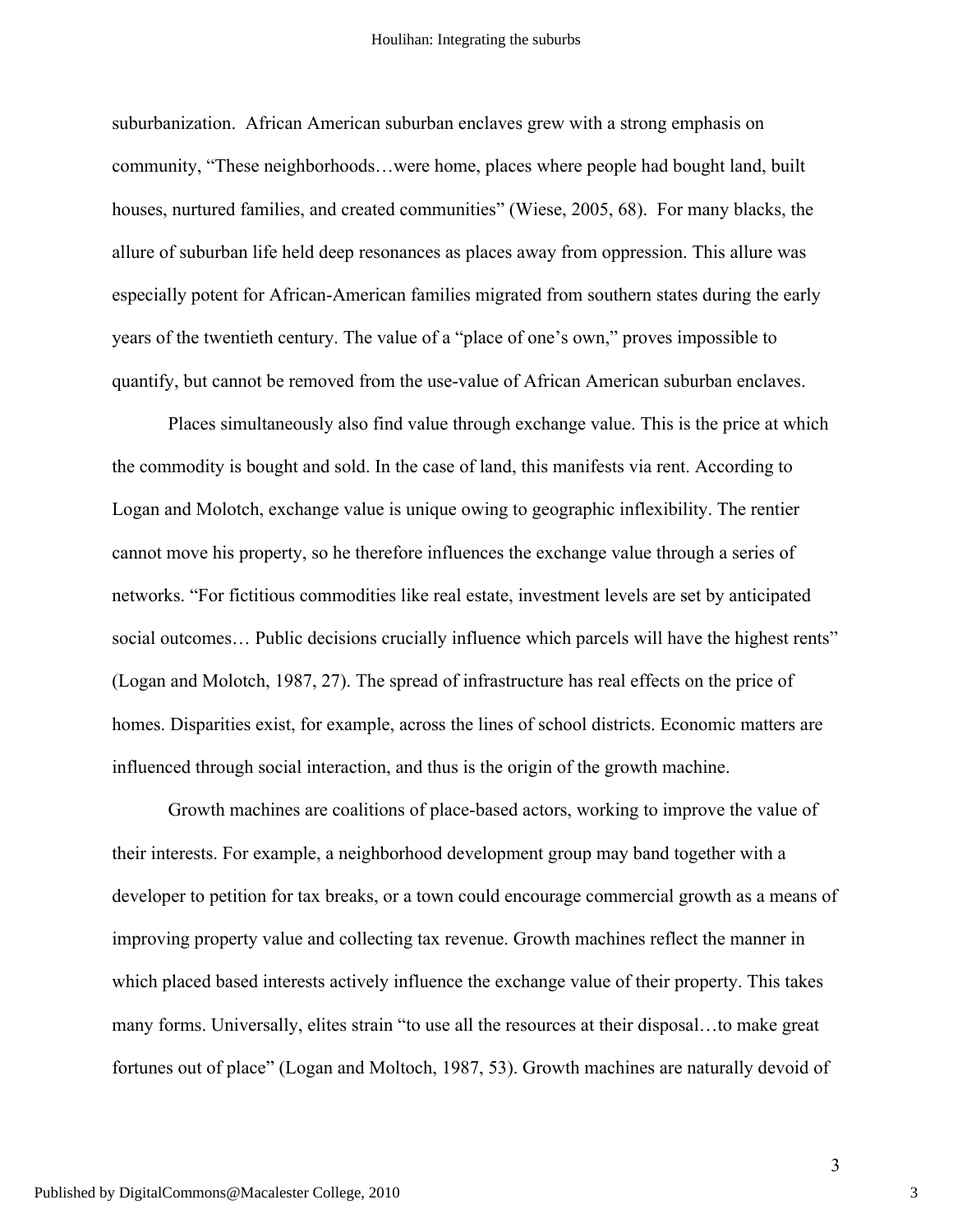subjective rationality, as their chief concern is the improvement of exchange value and the production of profit. As a result, these machines ultimately represent the interests of a few, and cannot be wholly controlled by a single entity (Logan and Molotch, 1987, 96). The interaction among growth machine members is not always conscious or voluntary. Growth for the growth's sake has become a sort of status quo in the U.S, and is thereby often institutionally supported.

In the example of black suburban life around Chicago, tensions around political economies of place play out through exclusionary land covenants and racially motivated real estate practices. Early on in the  $20<sup>th</sup>$  century, African American's were often explicitly excluded from various environments. "In suburbs as well as cities, [black] migrant's arrival provoked novel efforts on the part of whites to restrict access to public and private space" (Wiese, 2005, 65). Restrictive land covenants proved a common tool for promoting segregation "By 1914, the realtors had adopted a code of ethics enjoining members from "introducing into a neighborhood… members of any race or nationality… whose presence will clearly be detrimental to property values" (Wiese, 2005, 41). African Americans were openly treated as second-class citizens, and suburban developments were unabashedly segregated. For mainstream America, the ideal landscape was a homogenous white landscape. The spatial segregation based in economics comes later. With this manifestation, concern over property values proves the favored trope of fear for reproducing segregated space:

"Among the greatest concerns was that "property values will experience a severe drop" with the arrival of black neighbors. Such was the established opinion of white real estate agents, appraisers, homebuilders, and lenders. Real estate textbooks presented the hypothesis as a fact, and for whites who may had reason to doubt, the dilapidation of city and suburban neighborhoods where many African Americans lived provided apparent proof to cement the link"(Wiese, 2005, 98).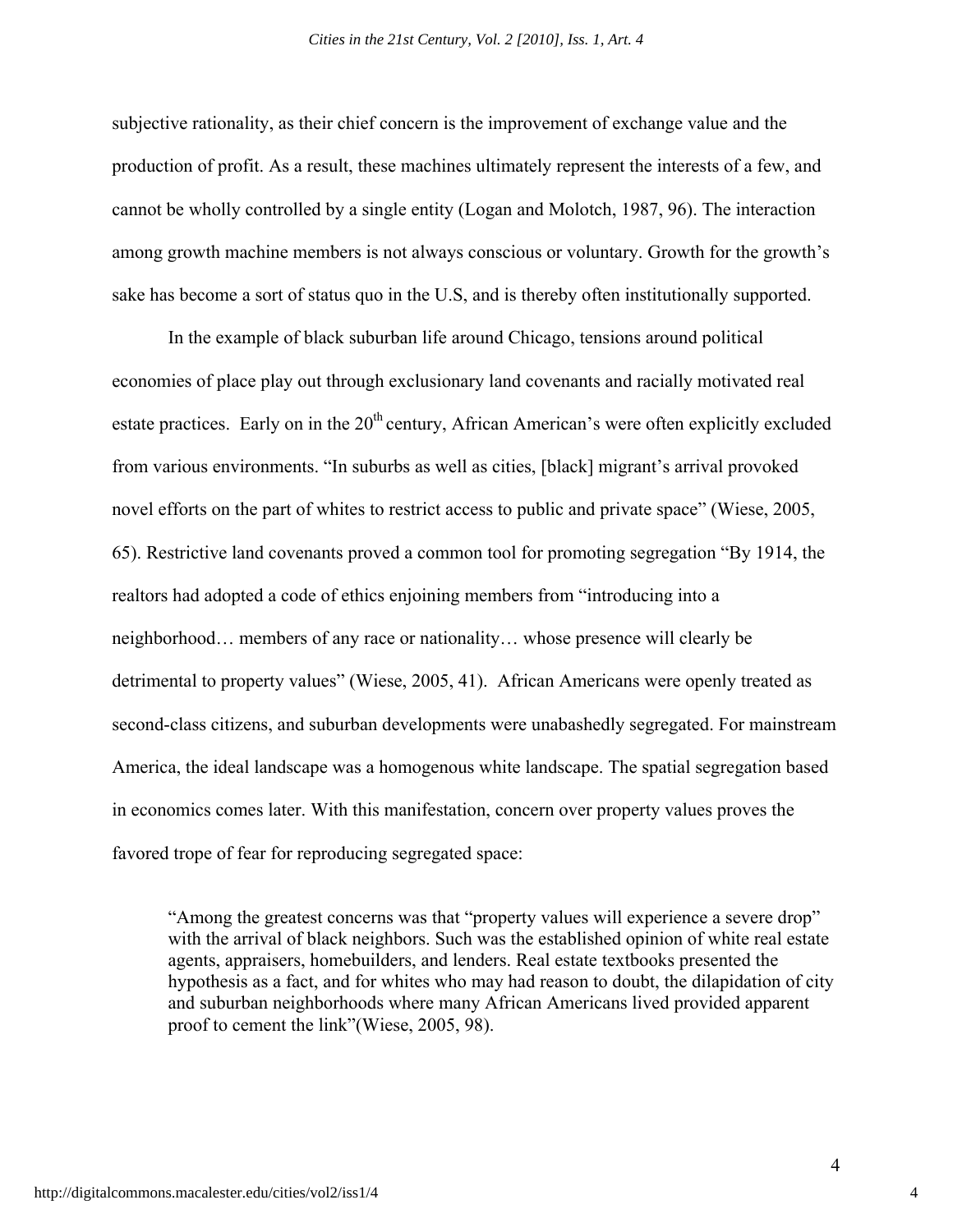Despite the fallacious link between blacks and lowered property values, real estate agents exploited fears as a means of effectively influencing exchange value. Through "block busting," real estate agents influenced white homeowners to sell their property at loss citing the integration of block as a harbinger for rapid decline in property value. The agent could then resell the property to black buyers at an inflated price for a significant profit. Such tactics were rampant in neighborhoods of Chicago's South and West Side at the middle of the twentieth century. An emblematic example of this tension comes in Lorraine Hansberry's *A Raisin in the Sun*. When the African-American Younger family moves to Clybourne Avenue in a white neighborhood, they are met with panic and the "Clybourne Park Improvement Association," encouraging the family to consider a home elsewhere. For "Clybourne Park," the introduction of African-Americans evokes loss of community and "property standing." Through manipulation of such fears, real estate interests used social tensions to influence the exchange value of properties in a sort of perverse growth machine.

# **Structuration Theory**

A final theoretical framework that enriches this case study comes from questions of agency within structuration theory. According to Alan Pred, "Social structure is comprised of those generative rules and power relations…that are already built into a specific historical and human geographical situation…The rules and power relations of social structure do not only constrain and enable human agency and practice. They also emerge out of human agency and practice" (Pred, 1984, 3). Park Forest and the Green Power redlining awareness campaign, both feature community actors that actively challenge institutionalized practices. Some of these actors hold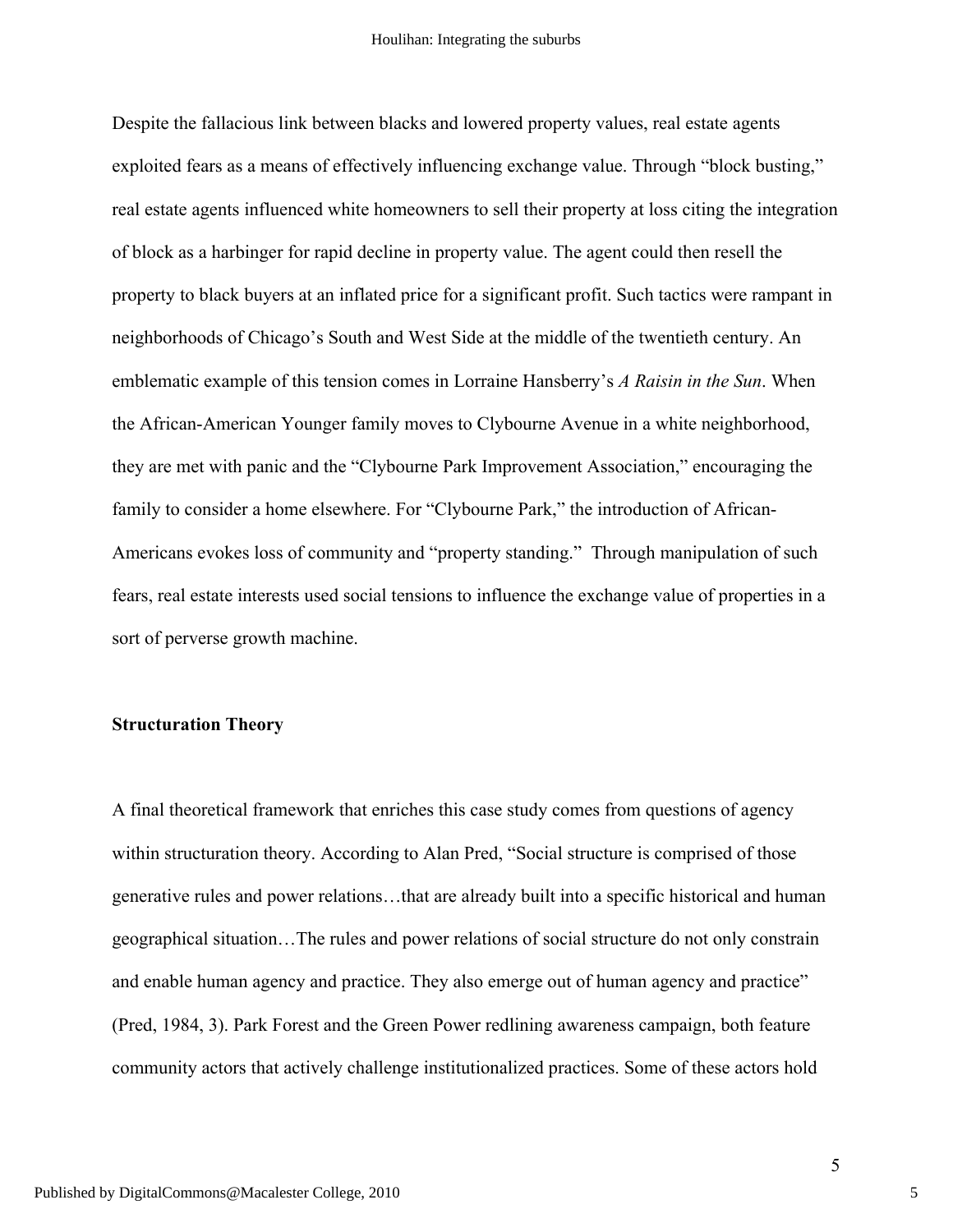positions of political influence, and can be considered knowledgeable agents, as articulated by Giddens. These are individuals, possessing the "capacity to more or less precisely define the content of a specific project involving others or to supervise administer, coordinate delegate, or otherwise control the component tasks of a particular project involving others" (Pred, 1984, 11). These individuals and groups operate within a situation of social influence, and use this influence to change a certain reality.

# .**On Racial Integration**

In order to engage questions of racial integration, I will first offer a definition of the concept. One effect of the aforementioned inclusion of race within the land market was the production of heavily segregated space. A major concern arises from explicitly racial segregated spaces, most obviously when these are clusters of a traditionally marginalized people. Indeed cities like Chicago and Detroit saw "the confinement of blacks to densely packed, run-down, and overpriced housing" (Sugrue, 1996, 55). Furthermore, shortages in adequate affordable housing led to "serious congestion and overcrowding" and "ill health, delinquency, unrest, distrust, and disunity within the community" (Sugrue, 1996, 55). This is significant, as concentrations of African American's in degraded and underserved neighborhoods perpetuated and worsened existing social inequalities. "Blacks were poorer than whites and they had to pay more for housing, thus deepening their relative impoverishment. In addition, they were confined to the city's oldest housing stock, in most need of ongoing maintenance, and rehabilitation" (Sugrue, 1996, 34). It becomes clear that segregated spaces cannot be equal spaces, and that ghettoes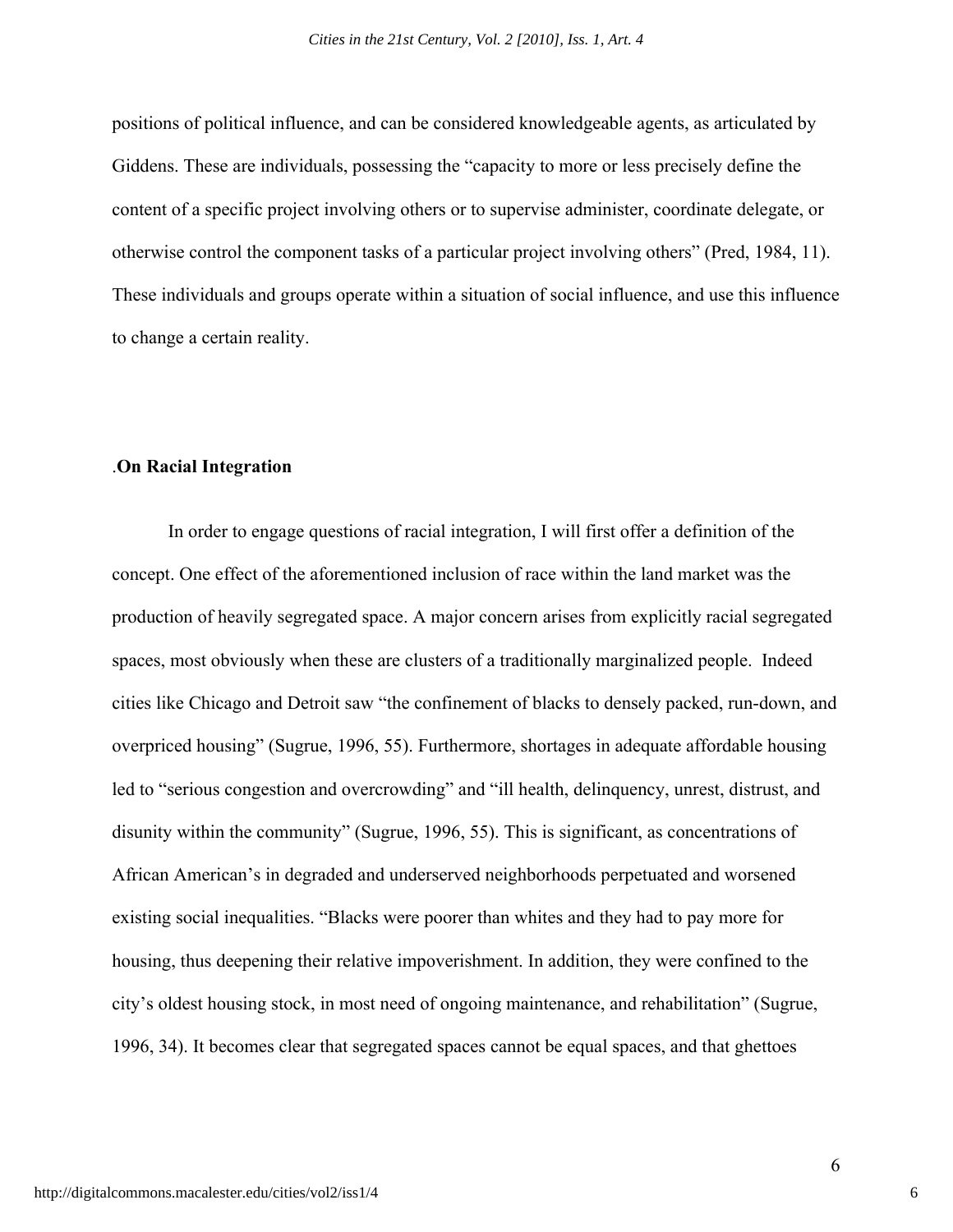inherently inhibit social mobility. Efforts towards racial integration of communities thus grew in the second half of the twentieth century as a response to racially exclusive space.

There has never been one single understanding or project for racial integration of cities and their suburbs. But all aspire towards the creation of diverse communities where races interact on equal footing. Stemming from this vision, questions about socio-economic diversity enter the discussion. To break a cycle of discrimination and ghettoization middle class and lower class African Americans need equal place within healthy community landscapes: "The declining presence of working and middle class blacks …deprives ghetto neighborhoods of key resources, including structural resources (such as residents with income to sustain neighborhood services) and cultural resources (such as conventional role models for neighborhood children)" (Sugrue, 1996, 107). Such an integration represents the ideal promoted in the 60s Civil Rights movement, and the Open Housing movement. But unfortunately, such diversity is seldom realized. And when cities support projects towards more mixed economic and racial environments, they often take the form of gentrification of black neighborhoods and the introduction of wealthy whites into newly renovated spaces within impoverished communities. That is, it is seldom the introduction of low-income African Americans into wealthy white communities that comes with designs of "mixed income" development.

In the example of integrating the suburbs, and the case study of Park Forest, this paper focuses most specifically on the initial efforts towards open access. In this example, the race barrier dealt first with specifically exclusive racial covenants, before concerns of diverse socioeconomic developments were considered.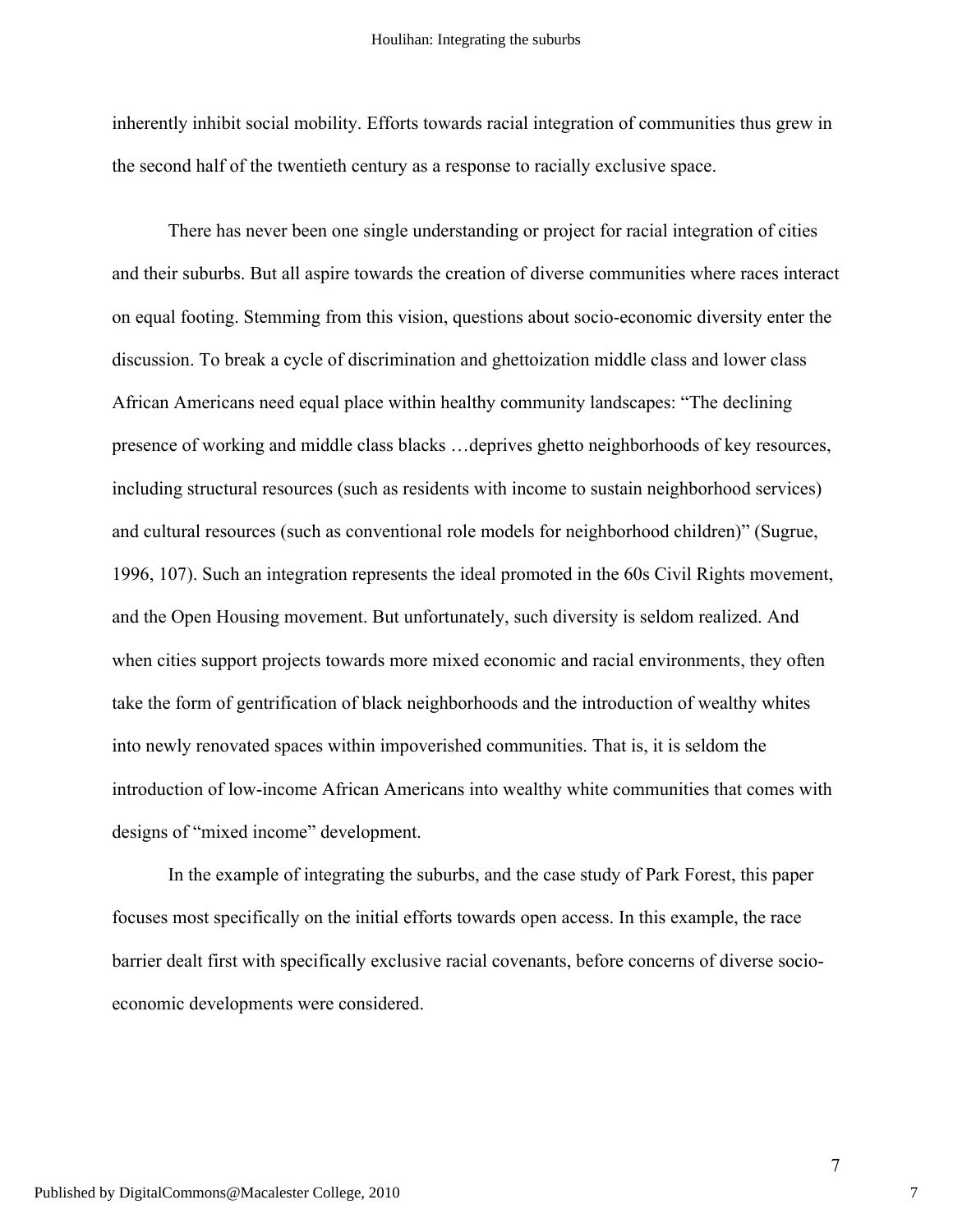# **Data and Methods**

The information presented in this case study was amassed through research, interview, and archival work. General sources include articles from local newspapers, as well as periodicals published by the Park Forest Historical Society, and books relevant to the nationwide civil rights efforts. I focus primarily upon Park Forest's racial transition during the 1960s, and conclude by considering the subversive role race continues to play in influencing growth interests today. Because of this focus, I draw heavily from the Park Forest Oral History Project conducted in 1980 by the Park Forest Historical Society, and the Park Forest Public Library. This resource proves invaluable as it provides the opinions of specific actors influential in the integration of Park Forest, many of whom are no longer living. Interested in filling in gaps, and answering lingering questions, I contacted the current village mayor, John Ostenburg, for an interview. His testimony crucially frames and enriches many of the specific nuances so often produced by historical research. Besides his current responsibilities, Mr. Ostenburg has been active in Park Forest for the last thirty years. Among other positions, he was a state representative, and local business owner. As such, his experiences provide the testimony with a critical depth and authority. Besides these primary sources, I draw upon *America's Original GI Town*, by Gregory Randall, and the seminal *The Organization Man*, by William Whyte. Through this diversity of sources I seek to present a comprehensive and qualitative account of Park Forest's voluntary integration.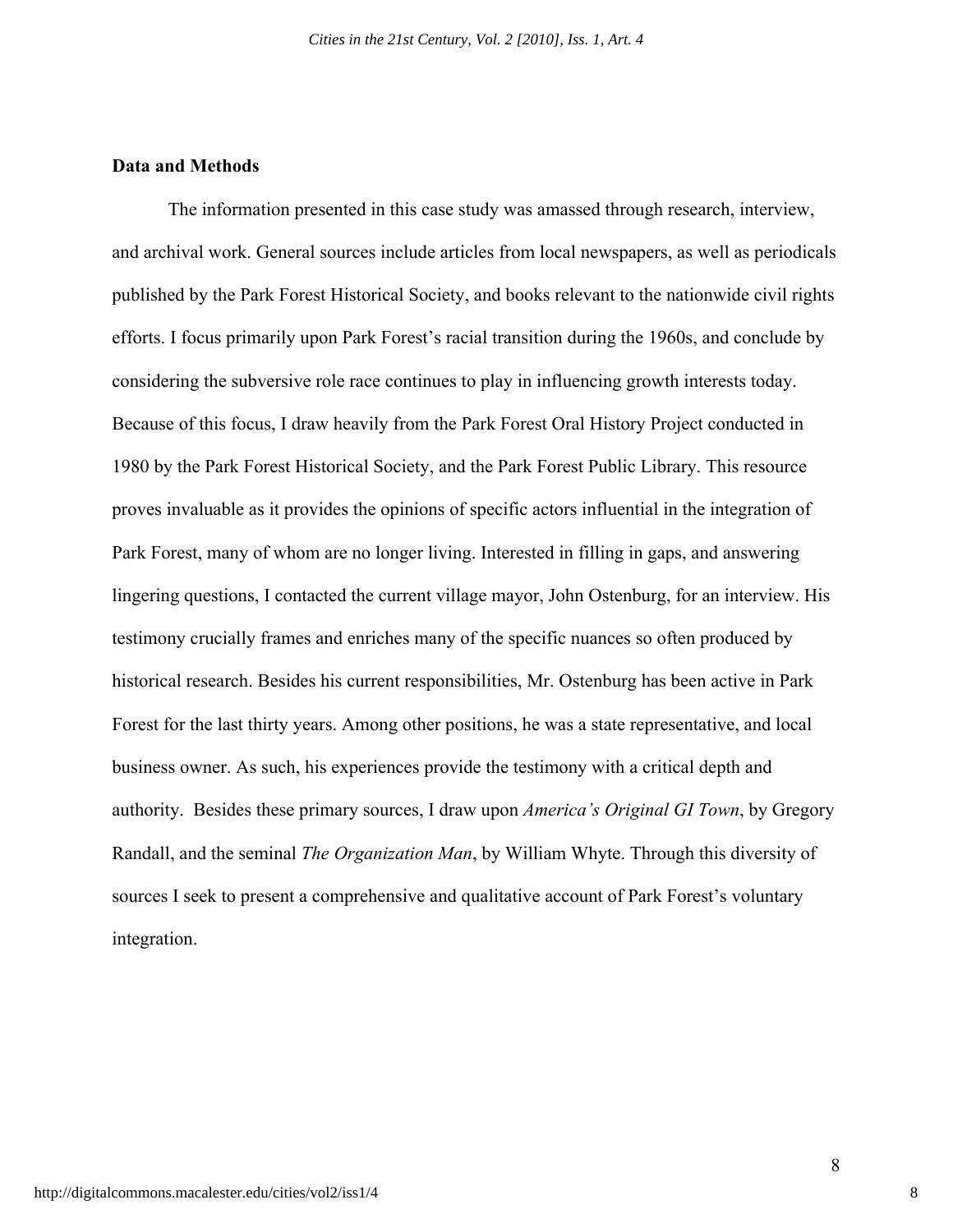#### **Integrating Park Forest: A case study**

The original formation of Park Forest, Illinois emerges from the efforts of several clear tensions and actors. Hayden identifies Park Forest as a quintessential sitcom suburb. It exemplifies the post-war building boom. According to Gregory Randall, "America's greatest social challenge after the war became the housing of millions of returning veteran's and their young families. Housing built during World War II "supported the war effort. Being of marginal and temporary quality, it was generally located near war plants and seldom where most people wanted to live after the war" (Randall, 2003, 2). As a perceived response to housing shortages, GI towns were constructed towards the goals of affordable, clean, and spacious housing (Randall, 2003, 6). The most infamous post-war development was Levittown Pennsylvania, which provided a loose interpretation on the aforementioned goals, with shoddy homes and inadequate infrastructure.

Despite commonly held conceptions that the boom, and places like Levittown, marked a speedy response to a housing emergency, "There was no haste at all in the twenty years of lobbying for federal support of private market single family housing development" (Hayden, 2003, 128). The birth of Park Forest is rather founded in the establishment of the current "growth for growth's sake" paradigm. The most prominent interest in the post-war growth machine boom came from large-scale developers. "Before the war, one-third of all houses were build by their owners. Small contractors, who averaged fewer than five houses a year, built another third. By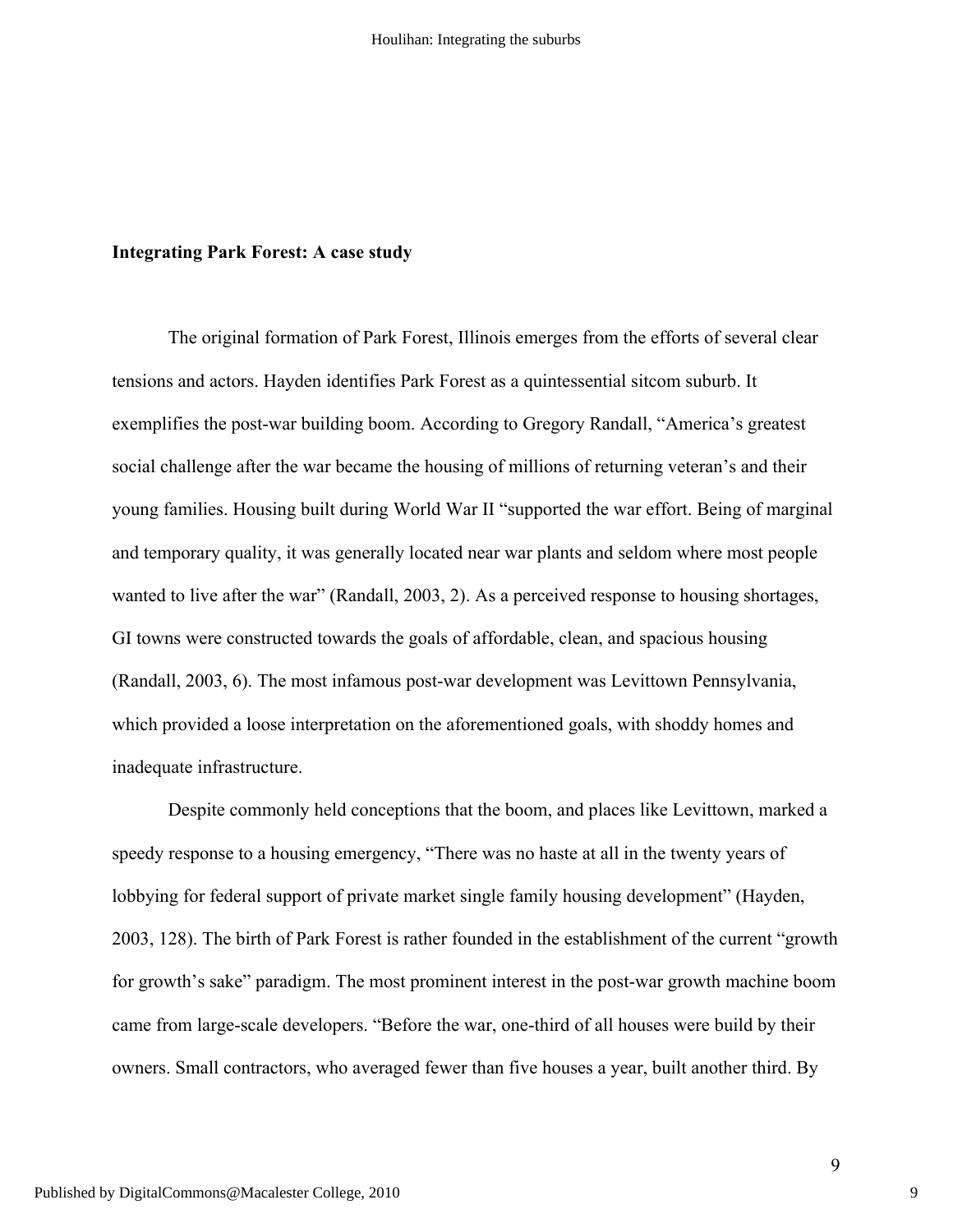the late 1950s, about two-thirds of the new houses in the United States were produced by large builders" (Hayden, 2003, 132). Coupled with subsidies from the FHA, large firms wielded significant influence. As it became lucrative to construct single-family suburban developments, there emerged for the first time a real potential for large-scale, explicitly designed community growth.

Park Forest, conceived in the early1940s, essentially reflects the interplay between the post-war growth machine and the work of actors concerned with the production of an ideal landscape. The most important individual in the creation of Park Forest was Philip Klutznick. Partnered with the major Chicago developer Nathan Manilow, he formed the firm American Community Builders, and obtained over three thousand acres for a fully planned town thirty miles south of Chicago. As a former official in the Federal Public Housing administration, Klutznick saw the post-war boom as an opportunity to create a modern garden city, replete with " nearby railroad station, sites for industry, a shopping center, and several smaller commercial areas, parks, and schools, and different types of housing, including apartments" (Hayden, 2003, 144). Klutznick abhorred the lack of facilities and amenities provided in Levittown, and imagined a meticulously planned space. The original proposal describes his vision: "'the goal is to provide a fully integrated and livable community. The aim is to capture all the advantages of country living in an urban atmosphere within the economic reach of those who will live in the town. In its full realization a harmonious variety of homes will be blended into a simple but artistic abundantly green landscape" (Randall, 2003, 67). ACB drew inspiration from earlier planned suburbs, evoking Riverside, Illinois, in promotional materials.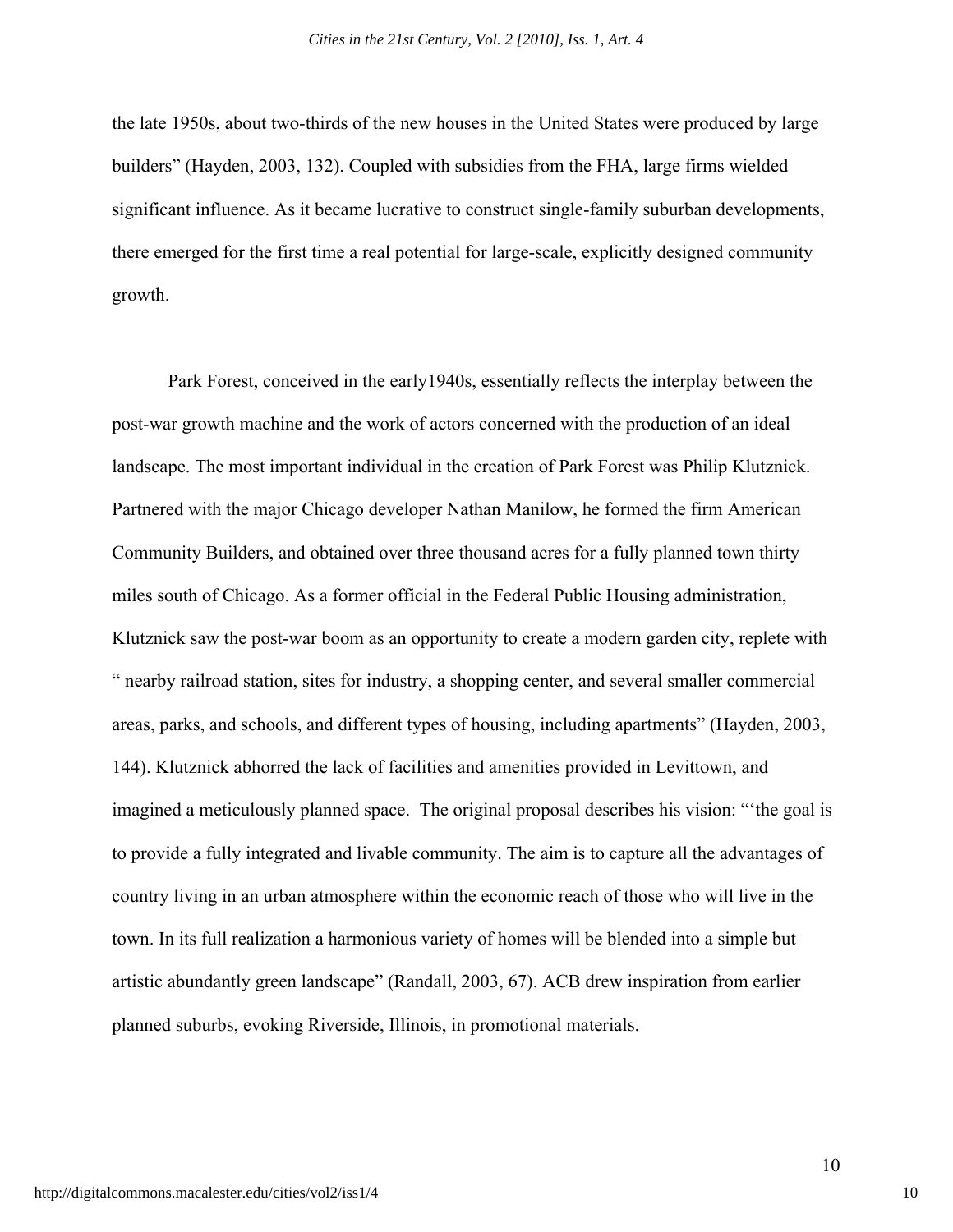But while the Park Forest city plan was realized, the idealized garden city did not come to fruition. "Costs were slashed at every turn: houses were moved closer to the streets to save on piping, planting strips were removed, sidewalks were combined with curbs to save on concrete work and installation" (Hayden, 2003, 146). And the town fell similarly short when it came time to provide open and equal access to housing. Despite any intentions, the town's population was totally white upon its creation

# **The 1950s Integration Efforts**

"According to a July 1960, article from Time Magazine, "Park Forest, a junior-executive suburb 30 miles south of Chicago's Loop, is as meticulously planned as any postwar community in the nation. Its 31,000 residents live mainly in ranch houses, shop in glossy supermarkets, generally vote Republican, send their children to ultramodern schools. Late last month, into Park Forest moved a new family–Charles Z. (for Zachary) Wilson, 30, an assistant professor of economics at De Paul University, his wife and their three preschool children. Some of the neighbors dropped in to welcome them, offer assistance, invite Mrs. Wilson to neighborhood coffee klatsches. Ethel Klutznick, wife of Park Forest developer Philip Klutznick, baked a cake with the inscription, "Welcome to the Wilsons to Park Forest. The Klutznicks." Others kept a dignified if haughty distance, for the Wilsons were the first Negroes to move into Park Forest" (Time, 1960).

While perhaps less remarkable today, the initial integration of Park Forest Illinois went

against the dominant trends in suburban living patterns for the late 1950s. According to John

Ostenburg, current village mayor of Park Forest, ""In the late 1950s integration was not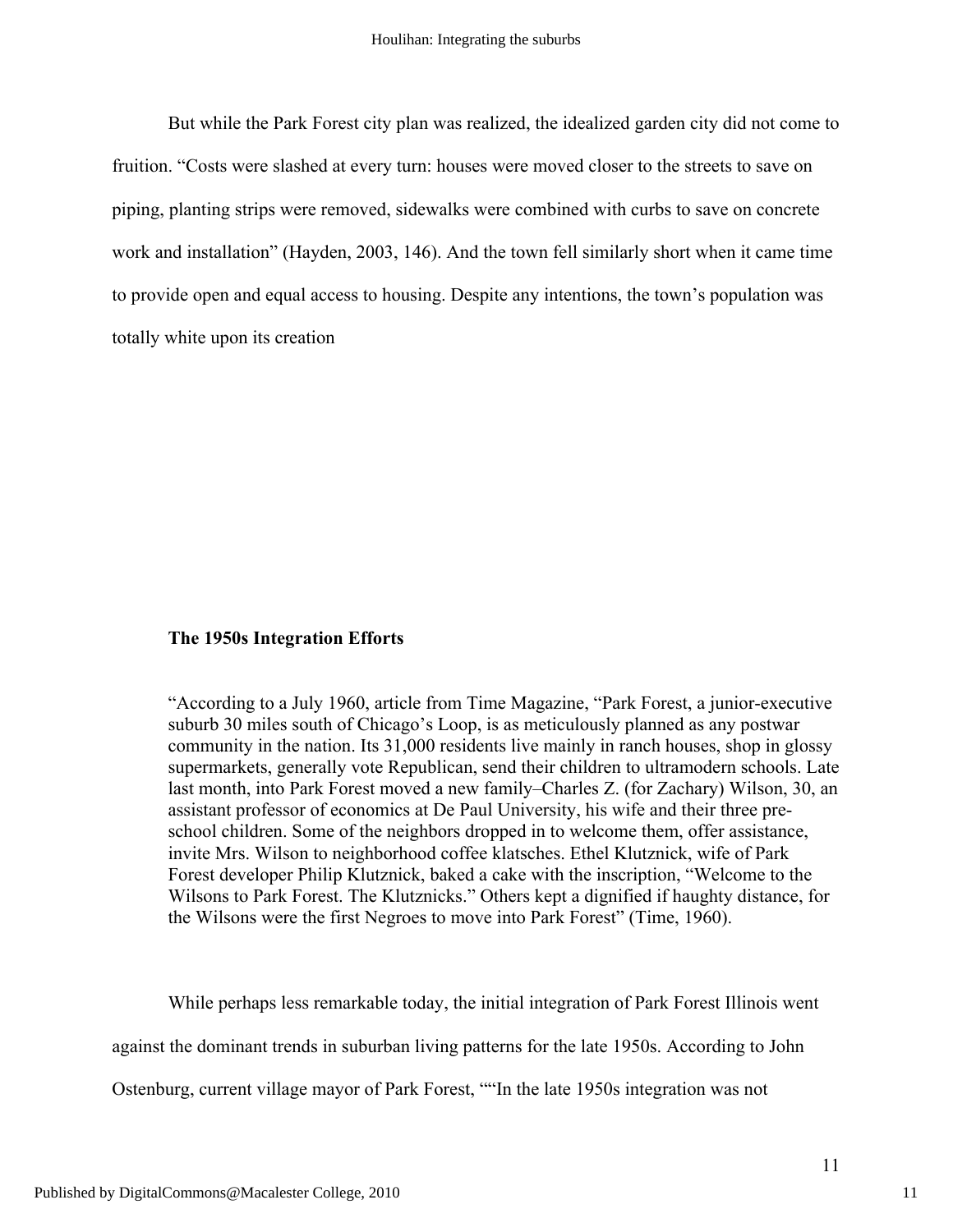something that was widely talked about. Or widely accepted" (Ostenburg, 2010). The story of this integration begins with the work of several community groups. Notably, the Unitarian Church Social Action Committee, the self proclaimed "floating crap game," the Dinerstein administration and the village's Human Relations Commission.

The Unitarian Church reflects the general progressive atmosphere of Park Forest during the 1950s; it prided itself in a sense of social activism, and in support of broader civil rights efforts, worked to establish a more diverse congregation. One Harry Teshima chaired the Social Action Committee in the 1950s, which lobbied for diversity in the village and helped plan the eventual road to integration. For the SAC, interest in integrating the village was ideologically informed. Wishing to realize a more diverse congregation, the SAC was the first voice to start publicly expressing concerns about segregation. But while they worked consistently, they were slow in effecting change. According to Jim Saul, an early activist, "Some of the hardest workers for social action were impatient with the SAC because it did a lot of talking and not much acting."(James Saul OH). As a response to this frustration Teshima began to work independentlyThe more passionate integrationists from within the Social Action Committee formed a sort of splinter group, jokingly referred to as the "floating crap game." James Saul, a Park Forest resident since 1953 and member of the Church, organized the "floating crap game" meetings. According to Jim Saul's contribution to the Oral History Project,

"I gave it that name, which I heard in a movie once… And the nature of this was that in the early days, when we talked about integrating Park Forest, because of the concern of many of us that our children were growing up in a Lilly-white environment...and, they simply were not having an experience that was representative of what our country is. You had to be careful, to whom you talked abut that, because there could be economic retributions. And there were constant threats of that and of physical violence" (Saul, 1980).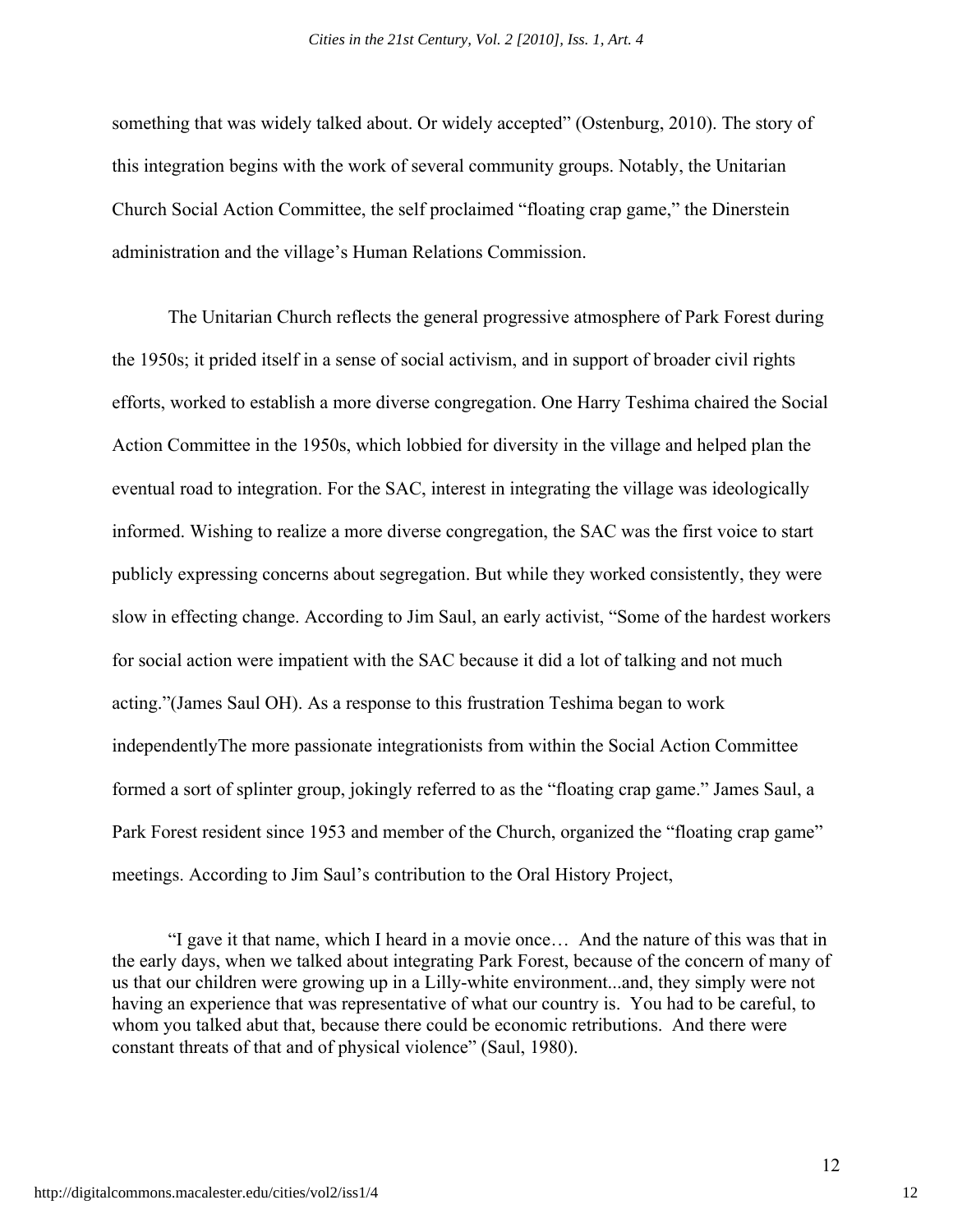The group "rotated" homes to avoid persecution. The "crap game" met with realtors and attorneys and began the actual efforts towards bringing African American families to the village. Along with Dinerstein, the SAC, and the Human Relations Commission they discussed the best means of attracting an African American family to Park Forest. Through continued engagement, these groups helped the village welcome African American residents in 1959.

Robert A. Dinerstein, one of the original residents of Park Forest was elected village president in 1955. He actively worked with community groups to begin the integration transition. As chair of The Human Relations Commission, he explicitly denounced racial covenants in suburban development and treated integration as a necessary inevitability. His management through the beginning of integration marked the beginning of a comfortable transition. Dinerstein, like Klutznick, shows that individual actors influence community development. Just as Klutznick utilized his understanding of federal funding to allocate the initial funding necessary for a planned community, Dinerstein worked through coalitions of community members to change the rule of segregation. He demonstrates the extent to which individuals and communities express agency when faced with an unfavorable social structure. Dinerstein, the Human Relations Commission, and the Unitarian church gauged the community and set their personal ideals against the logic that suburban landscape is homogenous landscape.

According to John Ostenburg, "The original residents of Park Forest…were very well educated," There were "a lot of University of Chicago People, people who worked at Argon[Laboratory], so it was a very progressive community, so it was more welcoming"(Ostenburg, 2010). A vast majority of the community was ready for an integrated environment, yet the Mayor enacted several policies to ensure a smooth integration transition. After the Wilson family had purchased a home in the village, "He and the chief of police actually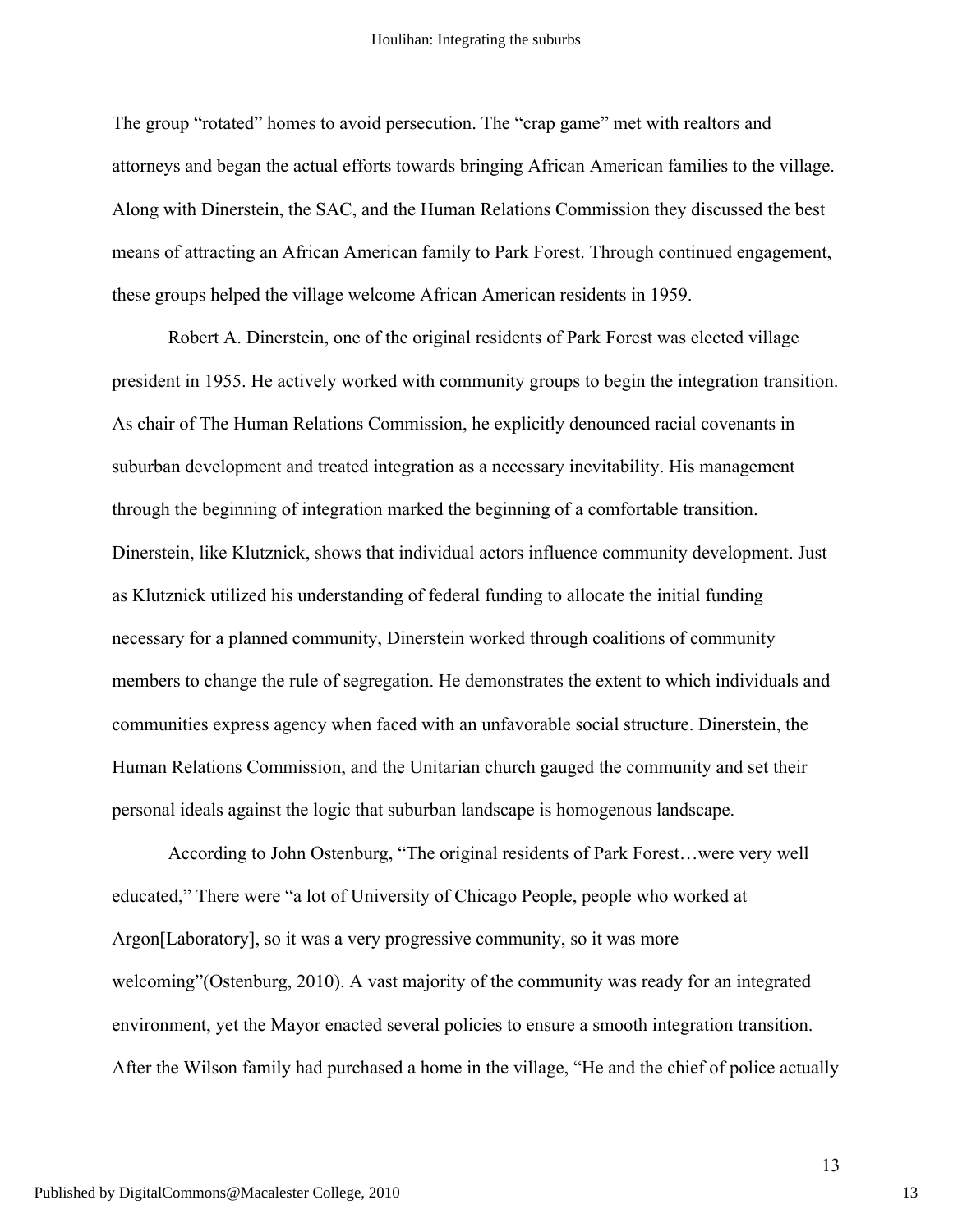went door to door in the community telling people 'this is going to happen. We want you to respect this decision' (Ostenburg, 2010).

Dinerstein and the trustees were not zealous activists, but rather compassionate citizens. They saw integration as a function of equality under the law. "The attitude of the trustees was that we would abide by the law. People there were told that if there was any violation of the right of these new residents, that the village police would arrest, the village prosecutor would prosecute, and the village magistrate would sentence. And that was the end of that!" (Saul, 1980). As a result, there were no public demonstrations of opposition to the integration of Park Forest. Ostenburg says there were certain individuals that were not happy about the movement, but they never expressed this discontent openly. By actively integrating the community, Park Forest challenged the dominant paradigm for suburban living in the United States.

#### **The Role of Economics in Park Forest's Integration**

An essential aspect of the early days of integration in Park Forest comes from the socioeconomic class of the African Americans in the community. Originally planned as a community for junior executives and well-educated members of the middle class, Park Forest emphasized this identity through integration efforts in the 1960s and 1970s. Despite empathy with civil rights and the Chicago Freedom Movement, the original African-American residents of Park Forest were all well educated members of the middle-class. This reflects conscious effort made by both realtors and the village's Committee on Human Relations. Such deliberation was clearly influenced by the common tensions over property value. Beyond simple race discrimination, questions of economics and concerns over exchange value again prove instructive in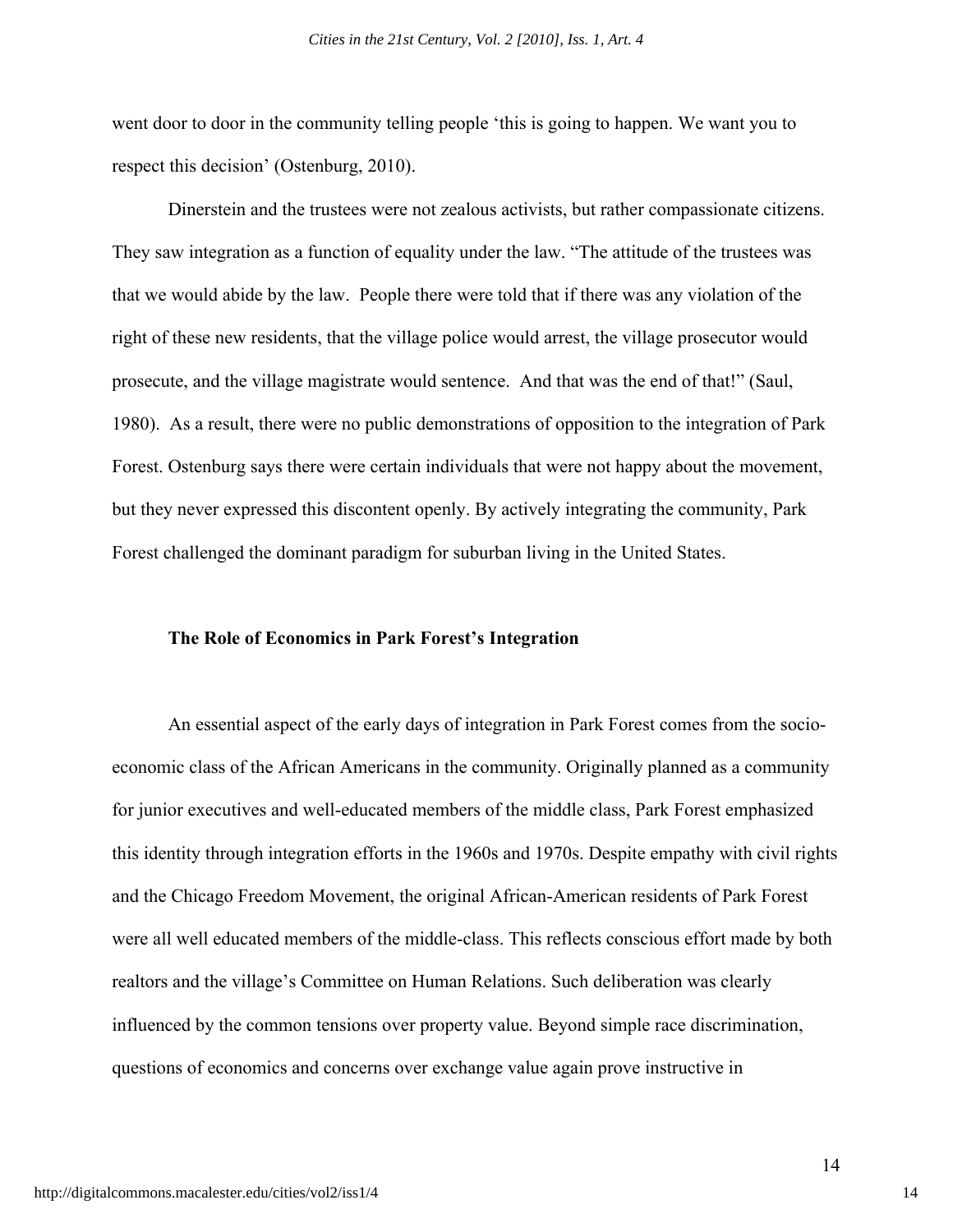understanding integration efforts in Northern cities. In Park Forest's Oral History Project, Jim Saul describes an early meeting on integration. "People began jumping up and protesting this [move-in] and one man described graphically how many square miles of Chicago were blighted and lost and that the same thing was going to happen in Park Forest, where he had made the biggest investment of his life"(Saul, 1980). The question of "blighted" land came from a variety of external factors influencing housing conditions, segregating African-Americans into high concentrations within poorly serviced neighborhoods. Yet it becomes clear that the most prevalent concern for Northern whites during integration was a perceived threat towards property values.

"A lot of the fear that white families have about African American families being in their neighborhood, has less to do with the fact that they have any sense of racial superiority, than as they are worried about the economic impact. And that's something that for along time, I don't think anybody understood. Down south it was different, and that was the difference between the north and the south…It was all based on economics. So it's a different kind of racism" (Ostenburg, 2010).

Logan and Molotch's articulation of space as commodity becomes instructive when considering tension around racial integration in Park Forest. The city was careful to assuage fears about economics during the integration process, thus exposing the faulty construction of race based steering and blockbusting. Through this, socioeconomic diversity was initially sacrificed, but a comfortably integrated environment made later efforts for affordable housing more easily realized.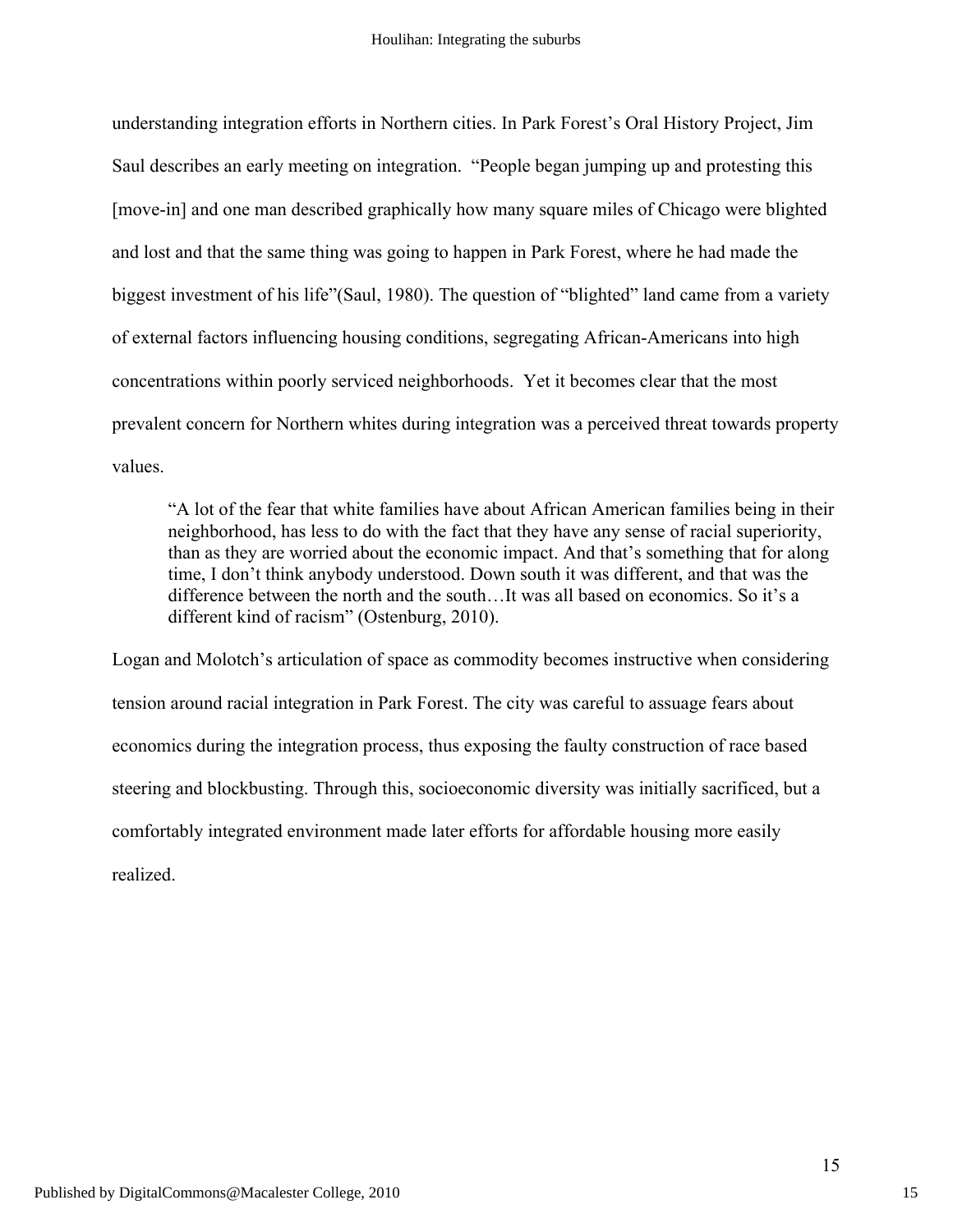# **The 1960s and Beyond: Utilizing a Diversity of Tactics**

Conscious of anxieties surrounding lowered property value and the threat of blockbusting, Park Forest engaged in intrusive and ethically questionable tactics over the course of its integration. Suburban blockbusting became a harsh reality in the 1970s. Harvey, Illinois, presents a case of especially rampant and coercive realtor behavior. According to John Ostenburg, "The realtors did block busting. They would bring a family in, then everyone would put their house on the market at a lower price, and then they'd sell. And really in some cases, they would turn these properties over two or three times"(Ostenburg, 2010). As a response to such cases, Park Forest micro-managed integration efforts at a level that now appears ethically suspect. The Human Relations Commission engaged in activities that bordered social engineering. Working with realtors, the village made certain to avoid concentrations of Black families on particular streets. The idea was to "spread out" diversity, as a means of keeping residents from reacting negatively. In worst-case scenarios unfortunately exemplified in other suburban communities, residents would panic at the integration of streets and property would turn over rapidly.

"One thing that happened was that every African American family that moved in, the police kept a record of where they lived. Now this was intended for their own safety and protection… it was not intended in any way to discriminate against people. It was really intended to ensure there were no problems that occurred against them. The other thing that happened…[was that] the Park Forest water department, when families would come in to sign up for water, if they were an African American family they kept a list under the counter where they would write down that family's name and address."(Ostenburg, 2010).

The village kept "close tabs" on African American residents over the course of the 1960s and 1970s ensuring a decentralized racial integration. While the Human Relations Committee sought to prevent coercive real estate dealings and achieve a more diverse environment, it becomes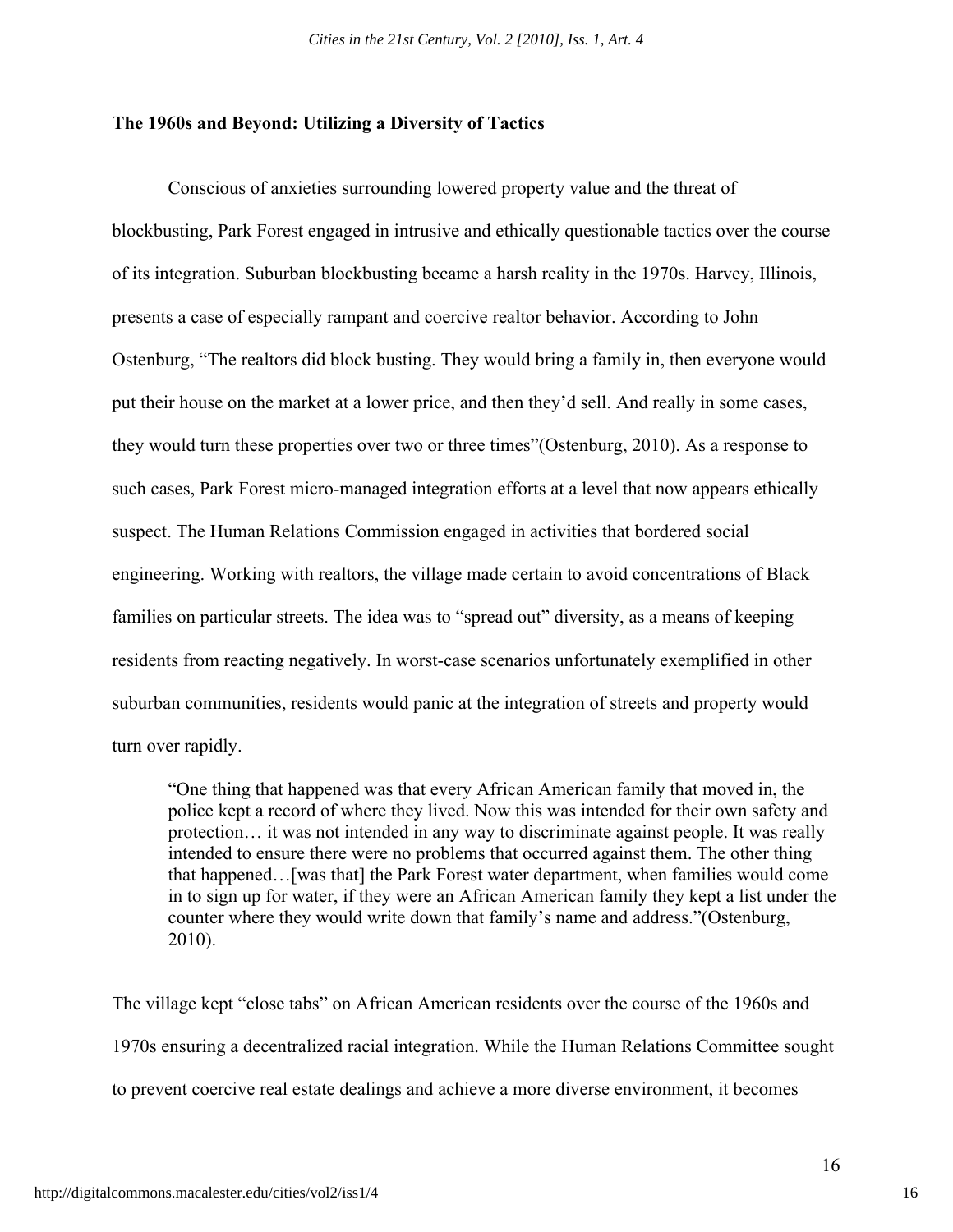apparent that these tactics infringed upon the privacy rights of residents. The Human Relations Committee worked with realtors to attract black families on a one-by-one basis, and enacted certain spatial parameters for where they could live. Despite the severity of such measures, it is quite possible that they proved directly responsible for Park Forest's conscious and effective integration. This example speaks most centrally to the cultural mores of the time. To combat institutionalized and culturally reinforced racism in real estate, the village took drastic, perhaps even illegal, measures.

#### **The Chicago Freedom Movement and Open Housing**

 The successful integration of Park Forest continuing through the 1960s was bolstered by a broader network of civil rights activists such as the Chicago Freedom movement, the DREB, and general efforts toward open housing. The Chicago Freedom movement came out of a joint effort by the Southern Christian Leadership Council, led by Martin Luther King, Jr., and the Coordinating Council of Community Organizations. The movement worked to end the "slums" of Chicago. In the 1960s, the group targeted institutionalized housing discrimination. The efforts of Dr. King and the Freedom Movement culminated in massive 1966 rallies, and the signing of the Summit Agreement by Chicago's City Hall. "Under the agreement, the Real Estate Board will drop its opposition to a state fair-housing law. The city Human Relations commission will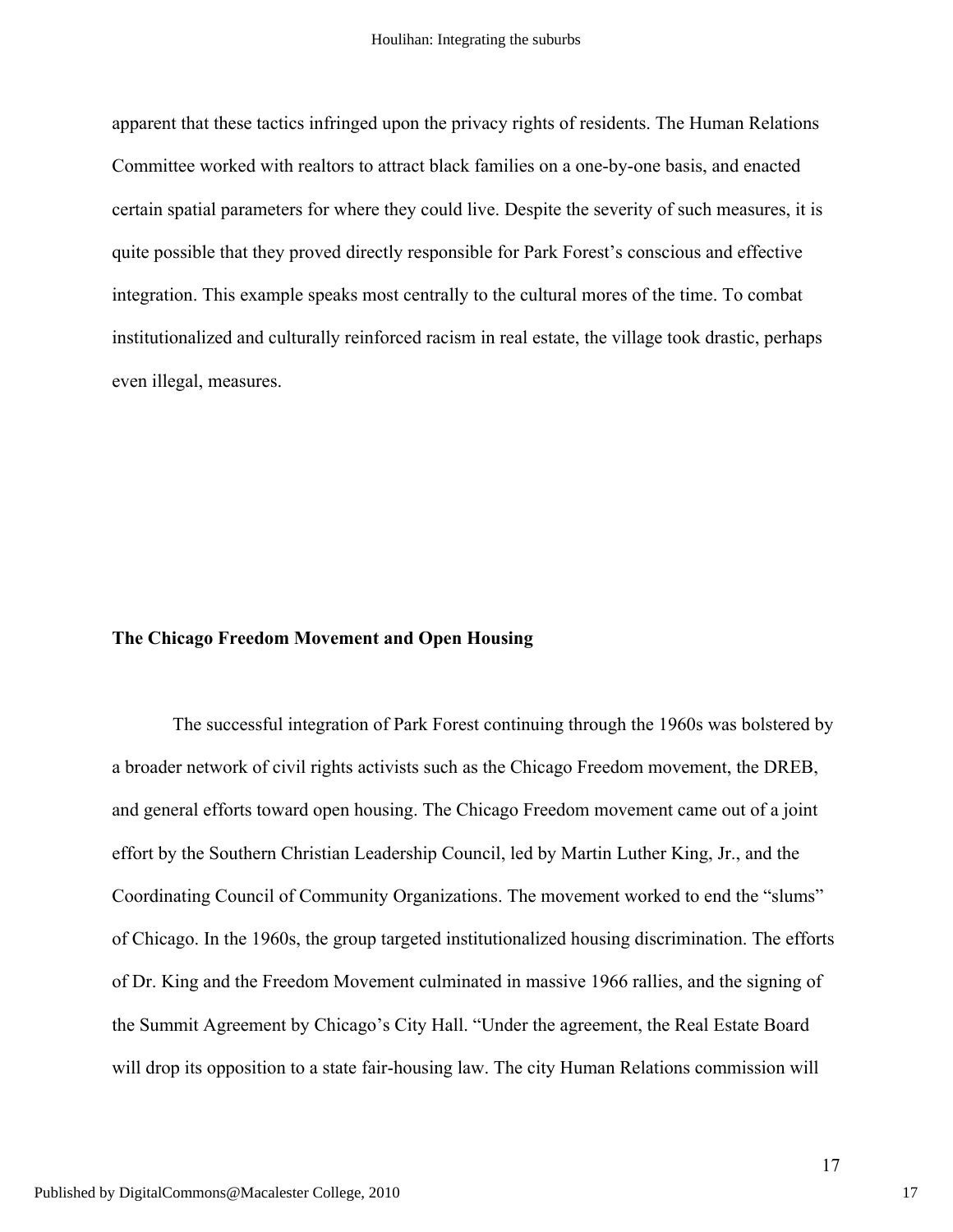stiffen enforcement of Chicago's own fair-housing ordinance. The city and county agencies will try to find ways of dispersing Negroes into white areas outside the huge ghettoes" (Coburn, 1966, 1). In itself, the Summit Agreement was not considered an absolute victory, but further legislation followed these initial efforts, most notably in the 1968 National Fair Housing Laws. As a result, the Chicago Housing Authority began to issue thousands of rent subsidy vouchers in an attempt to lessen the hyper-concentration of low-income African Americans in resource deprived inner city zones. Another key actor in the movement for open housing across Chicago came in the Dearborn Real Estate Board. "This predominantly black trade organization was formed in response to the exclusionary practices of the National Association of Real Estate Boards, which in the forties had no black members" (Berry, 1979, 120). By the 1970s, the DREB had become the principle channel through which black homeseekers would have the information and support for making choices from the total metropolitan housing market. One of their most direct means for facilitating integration came from enlistment in suburban real estate boards. Such efforts met with mixed success across the metropolitan region, but the effects were pronounced in the south suburbs. According to one black broker, the South Suburban's board "had been pleasant, and some board members had 'leaned over backwards' to be nice to her" (Berry, 1979, 141). During the course of this debate Park Forest remained proactive in its efforts toward desegregation, and began to offer open housing opportunities throughout the 1970s. According to the same broker, "Park Forest was another suburb in which she wouldn't work, since she felt that it was pretty much "open," and her interest was in those suburbs that denied blacks entry (Berry, 1979, 141). In 1976 the National Civic League formally acknowledged integration efforts in Park Forest, by declaring the village an All-America City. This is a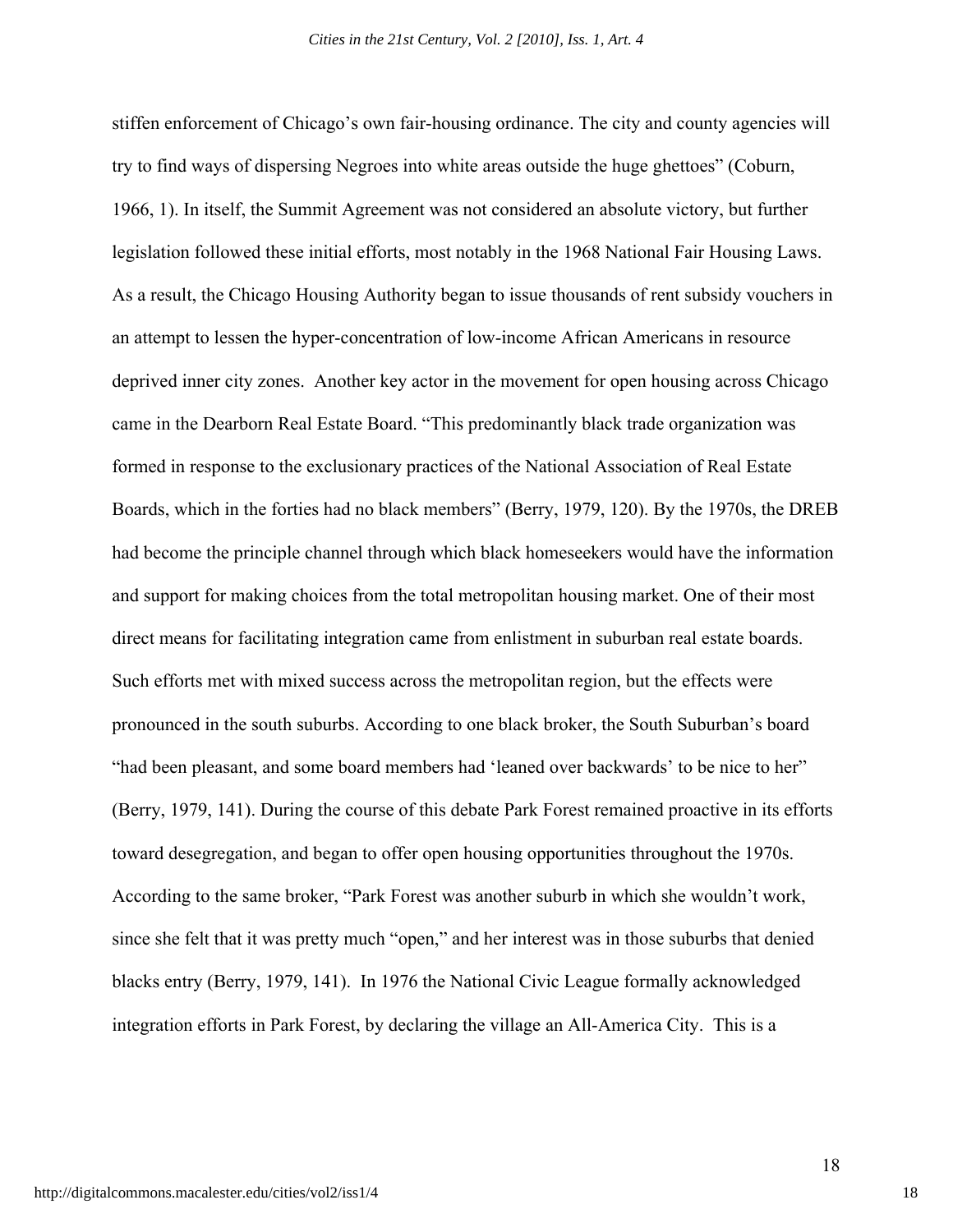prestigious award presented to communities whose citizens band together around a specific challenge and are successful in their efforts.

# **Realizing a Successful Integration**

Over the course of the 1960s and 1970s, the village became more racially and economically integrated. The original population of Park Forest was a fairly homogenous group, "well educated and relatively white-collar; the 14.7 median years of schooling meant college graduates and PHDs, professors, and salesmen, purchasing agents, managers, technicians"(Harkins, 1989, 8). And through the course of 1960s integration efforts the recruited African-American residents similarly reflected this model with the understanding that by targeting specifically middle-class and well-educated African-American families the village established trust among residents, which, in turn, eventually allowed for a fuller integration. The village's African American population grew from 2.27 percent in 1970 to 12.2 percent in 1980, "Between 1970 and 1973 alone, the village's African American population increased from about two to seven percent" (Harkins, 1989). Along with increased racial diversity, the village became more economically mixed. In 1979, Park Forest's median family income was greater than that of Illinois, as it had been since 1949, but median incomes changed from fifty percent to ten percent greater than the state average (Harkins, 1989, 16).

According to the American Community Survey, Park Forest's population today is about 25,000, and fifty five percent of the village is African American (ACS, 2006). The community remains well educated, with over 85% of the population having completed high school or higher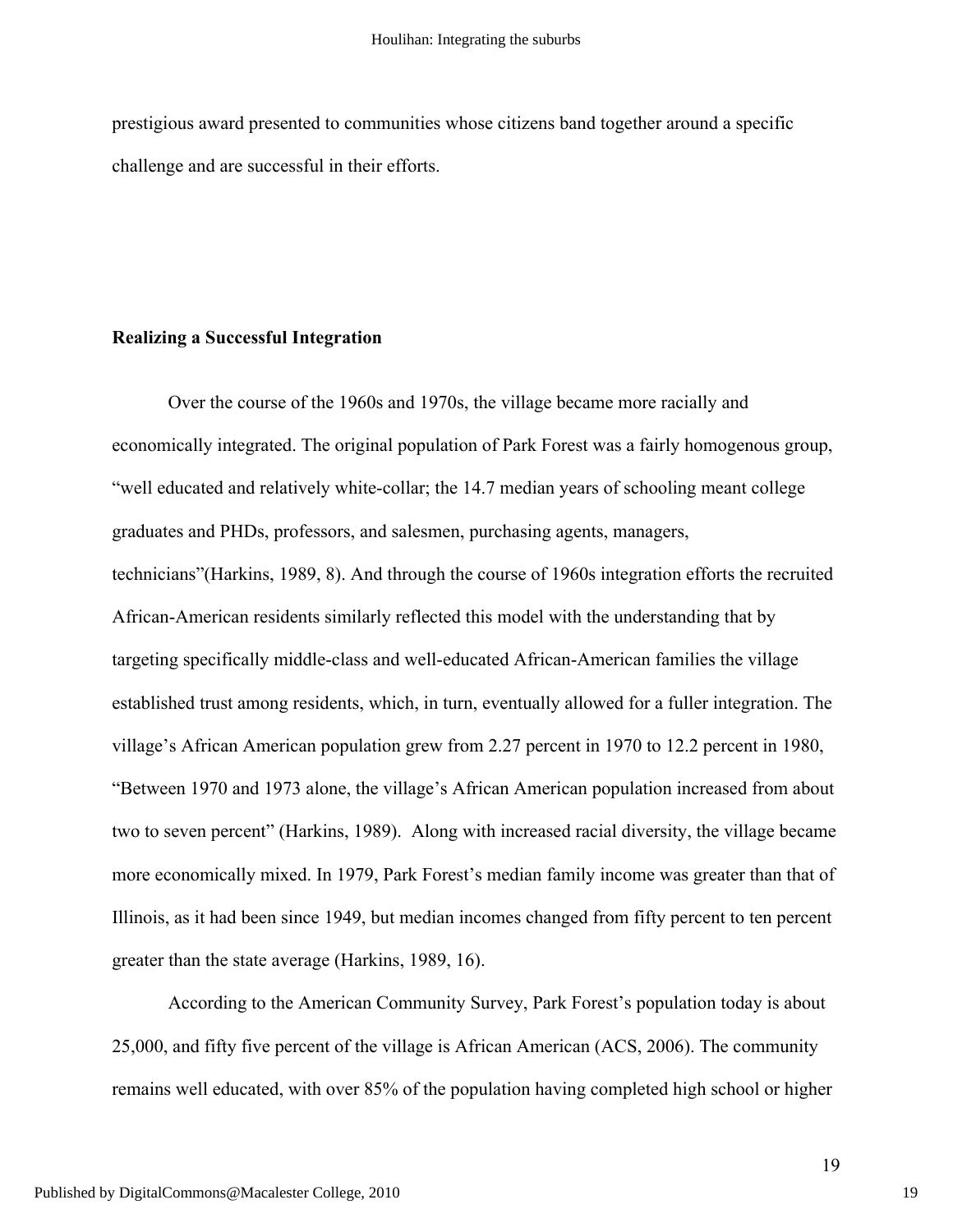levels of schooling. The high numbers of rental units, and subsidized housing units today is also significant. According to John Ostenburg, "Today we have a lot of single-family rental, and a lot of it is subsidized. We have our own housing authority, so that we have more control over absentee landlords than some of the other communities do" (Ostenburg, 2010). In 2010 approximately one-third of the housing property in Park Forest is rental. Following the initial integration, Park Forest began providing significantly higher quantities of affordable housing. By "recruiting" middle-class black families first, and later providing more affordable housing opportunities, the village realized the sort of integration that counters ghettoization. This was not just a "brain drain" of black elites; Park Forest came to represent an environment of suburban housing stock and community oriented services across color and class lines.

When attempting to a get a quantitative picture of the village's current degree of integration, the Lewis Mumford Center provides especially revealing statistics. When considering the extent to which different races are distributed across the village, measured by an index of dissimilarity. The Index of Dissimilarity measures whether or not different groups are distributed across metropolitan areas to the same extent. "A high value indicates that the two groups tend to live in different tracts. D ranges from 0 to 100. A value of 60 (or above) is considered very high. It means that 60% (or more) of the members of one group would need to move to a different tract in order for the two groups to be equally distributed. Values of 40 or 50 are usually considered a moderate level of segregation, and values of 30 or below are considered to be fairly low" (Mumford Center, 2010). In the case of Park Forest the measure of Whites living with Blacks are 25.6, Whites with Hispanics 7.8, Blacks with Whites 25.6, and Black with Hispanic 22.4(Mumford Center, 2010). In a measure of the level of "Isolation" from other races, with 100% as totally isolated within one's member racial group and zero as totally separated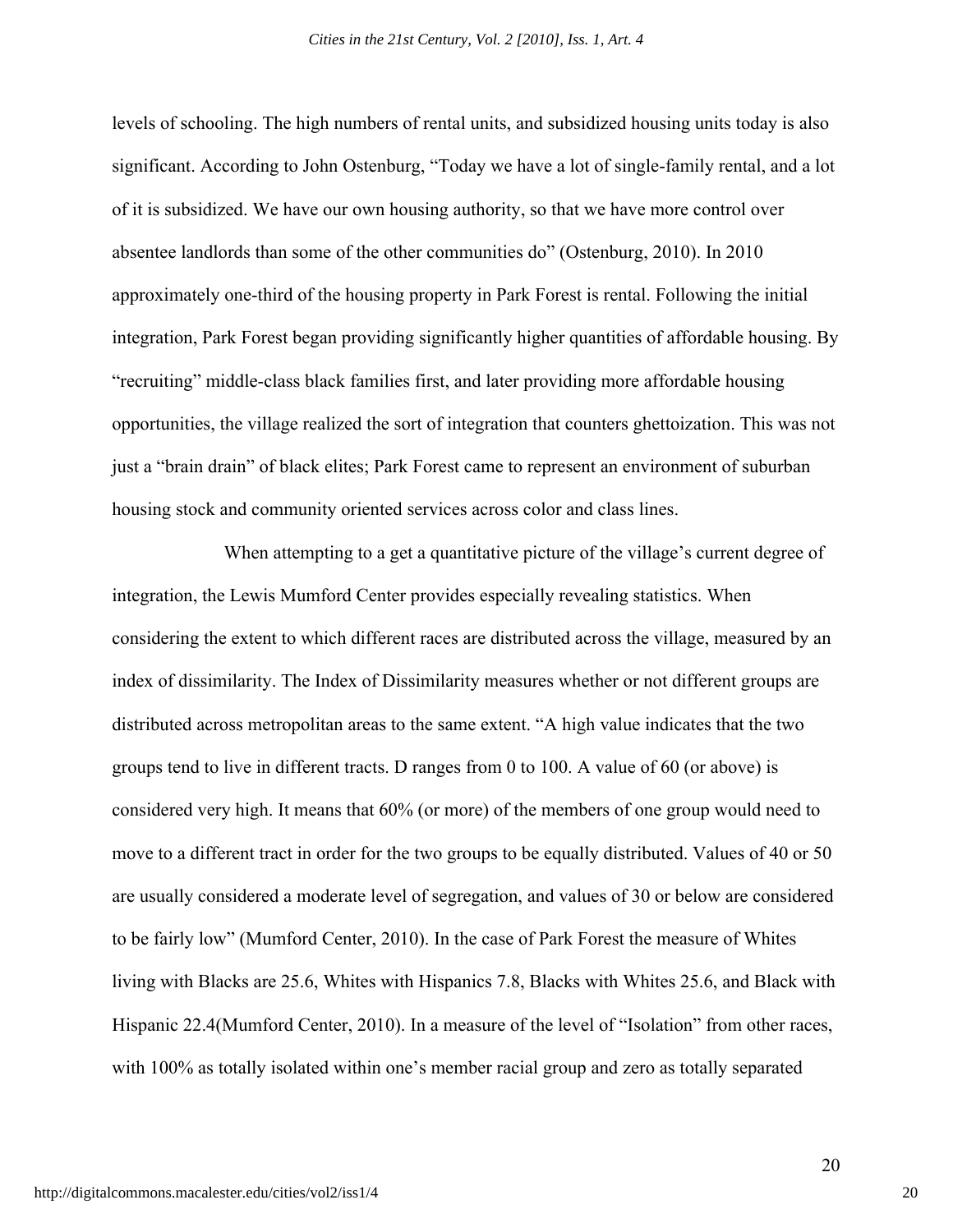from that group, Park Forest shows numbers around 50% for African Americans and whites. It therefore becomes apparent that the village today is not just integrated in name, but rather in a far reaching manner that can be quantifiably expressed.

Ostenburg attributes the community's success to several different important factors. He cites the educated populace as an important factor in the village's success. While originally fiscally conservative, the village of Park Forest has always been home to a high number of educators and progressive people. Interracial marriage was widely accepted in the community long before it was on a wider national level (Ostenburg, 2010). Secondly, as a fully planned community, Park Forest had no historical precedents for exclusionary race politics. Despite original lending discrimination, influenced by national FHA policy, Park Forest had no severe structures of racism built into its charter. For this reason, racial integration did not go against an established exclusionary culture. Furthermore, as the town was young, there were no historical "traditions" or ideal landscapes that could covertly act as barriers to diversity. The town instead was built as a planned egalitarian community for young American families. "Another thing that made a difference was that there was very little exclusionary housing. Whereas in other communities, you have the poor neighborhood and the rich neighborhood and everybody in between…we didn't have that in Park Forest… But there was not that great pocket of wealth and pocket of poverty" (Ostenburg, 2010) While racial integration in Park Forest was the result of hard work by several knowledgeable actors, certain unique aspects of the community made such an integration possible.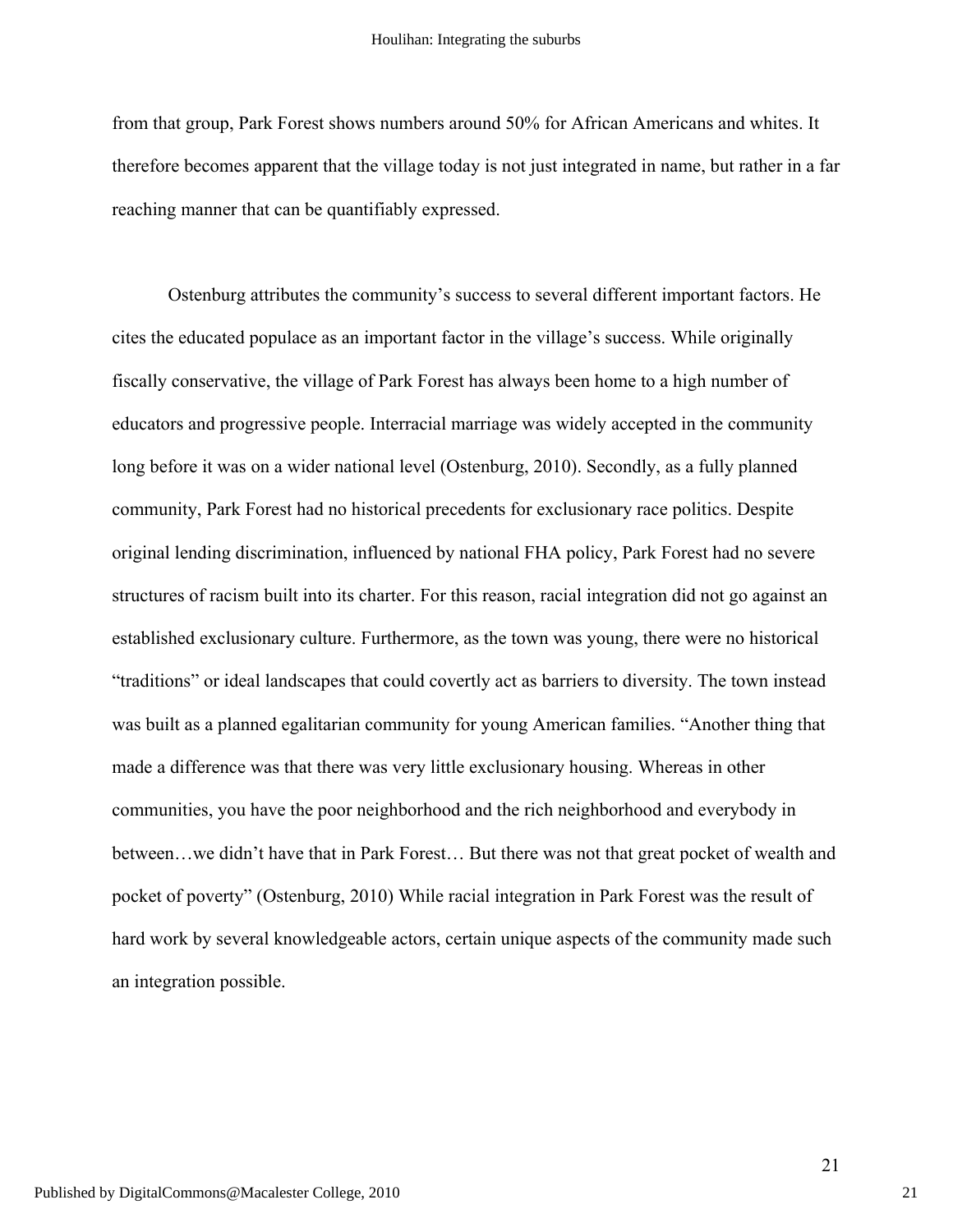#### **Political Economy and Race Today**

While explicit racial covenants no longer promote racially segregated space in the south suburbs of Chicago, tensions around political economies of space are still informed by race and thereby influence the growth of these places. Two clear examples of racially informed growth come in discriminatory redlining by major retailers and the production of exclusionary idyllic landscapes on the rural fringe.

While white flight receives attention and study, redlining by retailers is more difficult to identify and describe. This report understands redlining as the discriminatory logic that informs the discrimination by retailers against areas with high concentrations of minority residents. Redlining shows big box stores purposefully avoiding communities of color, despite socioeconomic factors. Such appear obvious in the case of Chicago's south suburbs, "For years, neighborhoods on the south side didn't see any development. What did you see? Store front churches, taverns liquor stores, you didn't see any grocery stores" (Ostenburg, 2010). Although such a lack of retail appears racially informed, there are numerous spurious factors that could commonly influence this dearth of business.

The older suburbs and neighborhoods of Chicago's South Side are home to low-income people. This is a now historically marginalized zone. But in the case of the far south suburbs, and specifically Park Forest's neighbor Matteson, Illinois, the reality becomes different. "Matteson was ideal as the south suburban community to focus on, because it was at a traffic intersection that if you physically picked it up and located it elsewhere in the western suburbs, in the northern suburbs… it would have been thriving with commercial activity."(Ostenburg, 2010) The village is located on several major commercial corridors, and has had a large shopping mall for years.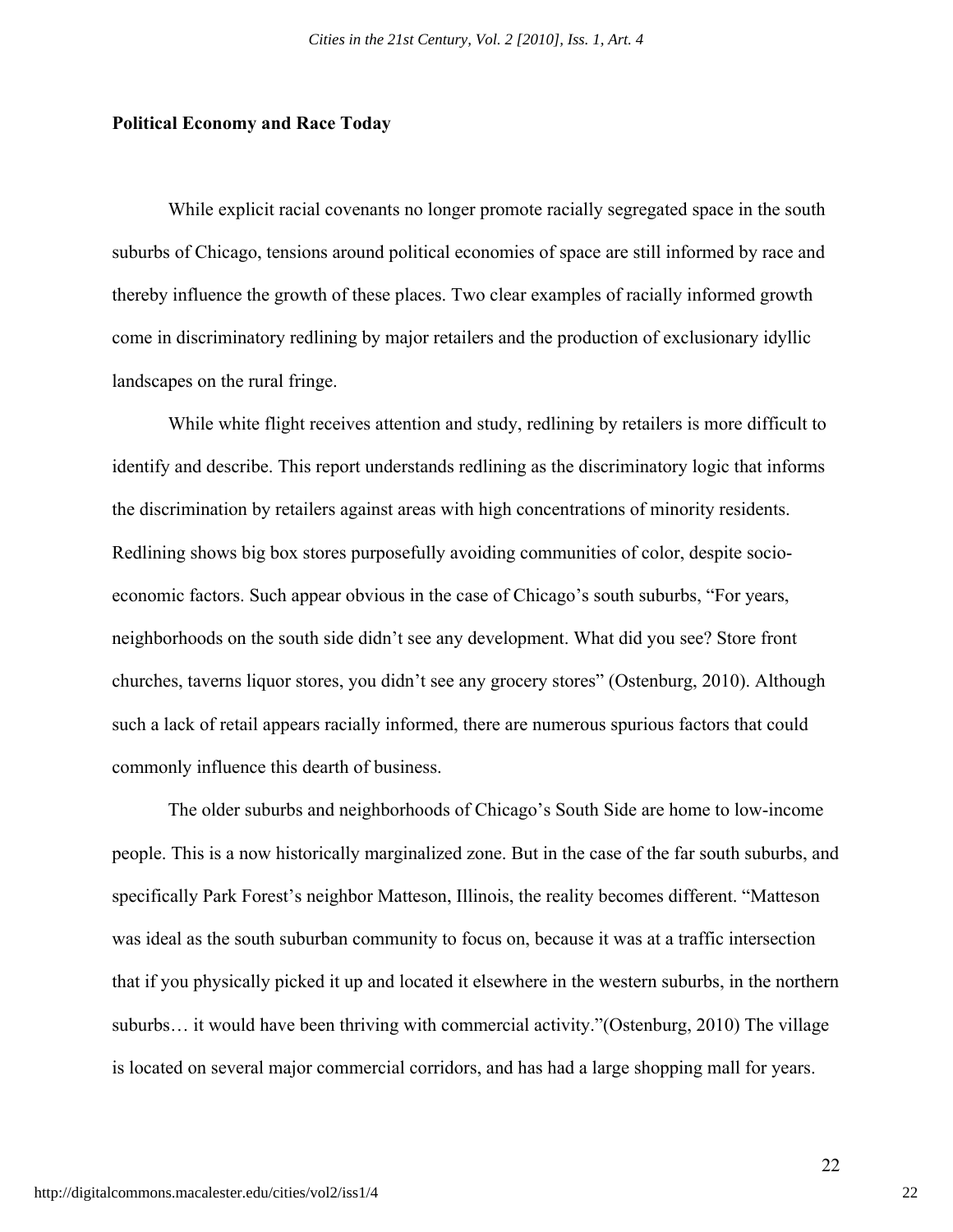"The Village of Matteson is a community of approximately 15,000 in population occupying an area of approximately 10 sq. miles. The community is situated within the southwest corner of Cook County…Interstate 57 bisects the community and provides a direct northwest thoroughfare to Kankakee to the south and downtown Chicago to the north (ICMA, 2004). The village is, by all accounts, geographically well suited for investment, and has a well-developed pre-existing infrastructure. But during the 1980s and 1990s, in the face of an increasingly racially mixed place, businesses began locating elsewhere. "Matteson, along with the diverse communities of the Southland, suffered tremendous economic losses resulting from the closure of large and small retail centers relocating to homogeneous communities north and west… Further aggravating the economic distress, new retailers shunned the region, eliminating the opportunity for new economic starts to revive the communities' economic base" (ICMA, 2004). As a result to this outflow of capital, the city began to woo large retailers to no avail. "When you looked at this ideal location of traffic, and property that was there… and that owners of the property that wanted to attract these businesses, and yet no one would respond to the requests… There were incentives being offered by the community, all of these kinds of things with no response. Well, what conclusion can you draw?"(Ostenburg, 2010) In 1999, the village began considering the mission of restoring economic viability to the main commercial corridor. But traditional economic development techniques were falling through. "The administration soon realized that the goal to restore high-end retail back to our community was constrained by the perception of our community… Conducting over 12 scientifically designed focus group studies, evidence was documented to support our hypothesis that new "Class A" retail was not coming to the Village of Matteson and many of our neighboring South Town Communities due to the process of economic redlining"(ICMA, 2004).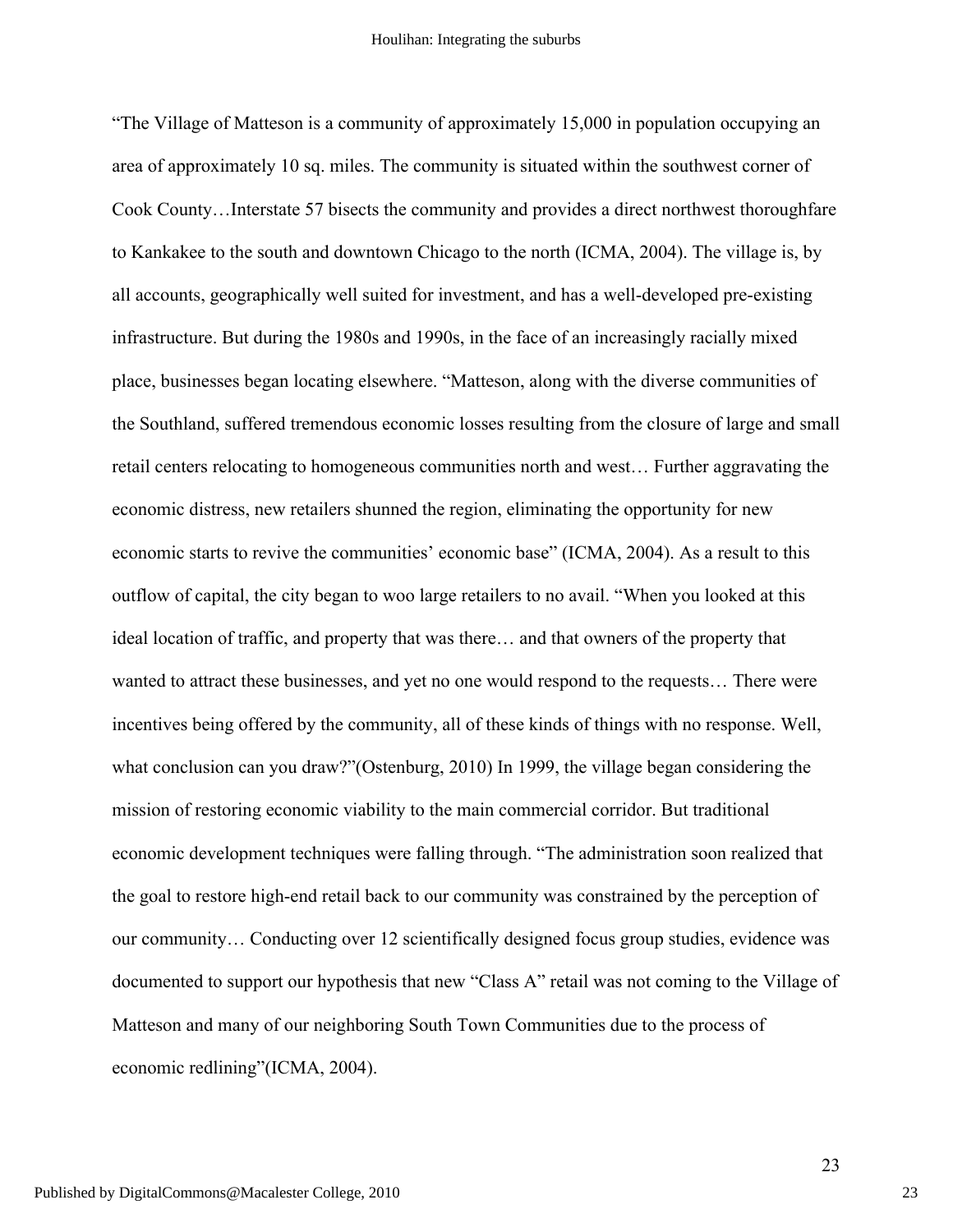To combat this tension, Matteson launched a five-step process to reestablish economic potential: 1) Reorganization of Administrative Capacity to Address Economic Development, 2) Letter Writing Campaign, 3) Kinco/Kmart/Lincoln Mall Redevelopment Plan, 4) Promoting Sales above Corporate Projections, and 5) Regional Green Power Rally Day. This plan represented conscious community efforts to challenge the manner in which unconscious racial discrimination affects the growth machine.

"I was at an economic development seminar and someone said to me… the folks that sit in New York with major chains and figure out where they're going to locate stores… look at a series of segments of information. One is simply location…Secondly, they look at the cost of investing in that location, versus the probable return…We were told, "White people don't want to go into black neighborhoods [to shop], black people will go into white neighborhoods, so if you locate in the white neighborhoods you get the best of both worlds. If you locate in the black community you only get the black consumer." It's all motivated by business formulas" (Ostenburg, 2010).

Matteson achieved success in its campaign against redlining, largely in the same way Park Forest was able to effectively integrate during the 1960s, through disassociating negative economic perceptions from racial identities. The community rallied behind the efforts," The September 6, 2003 Green Power rally hosted hundreds of citizens from across the region… To date, Borders Books and Music is reporting a 170% increase above its initial sales projections with Sportmart more than doubling its sales projections and Linens n' Things exceeding its competing stores in a homogenous western community by over three times" (ICMA, 2004). Matteson was able to expose the racial motivations behind movement of retailers owing to its ideal locale and commercial space, but it's "Green Power" campaign represented years of work of and many thousands of dollars. The same effort would be unnecessary elsewhere, and impossible in places like Park Forest. The Matteson example is important as it invalidates racial prejudices, but is not an easily replicated model. A daunting conclusion from the study exposes the extent to which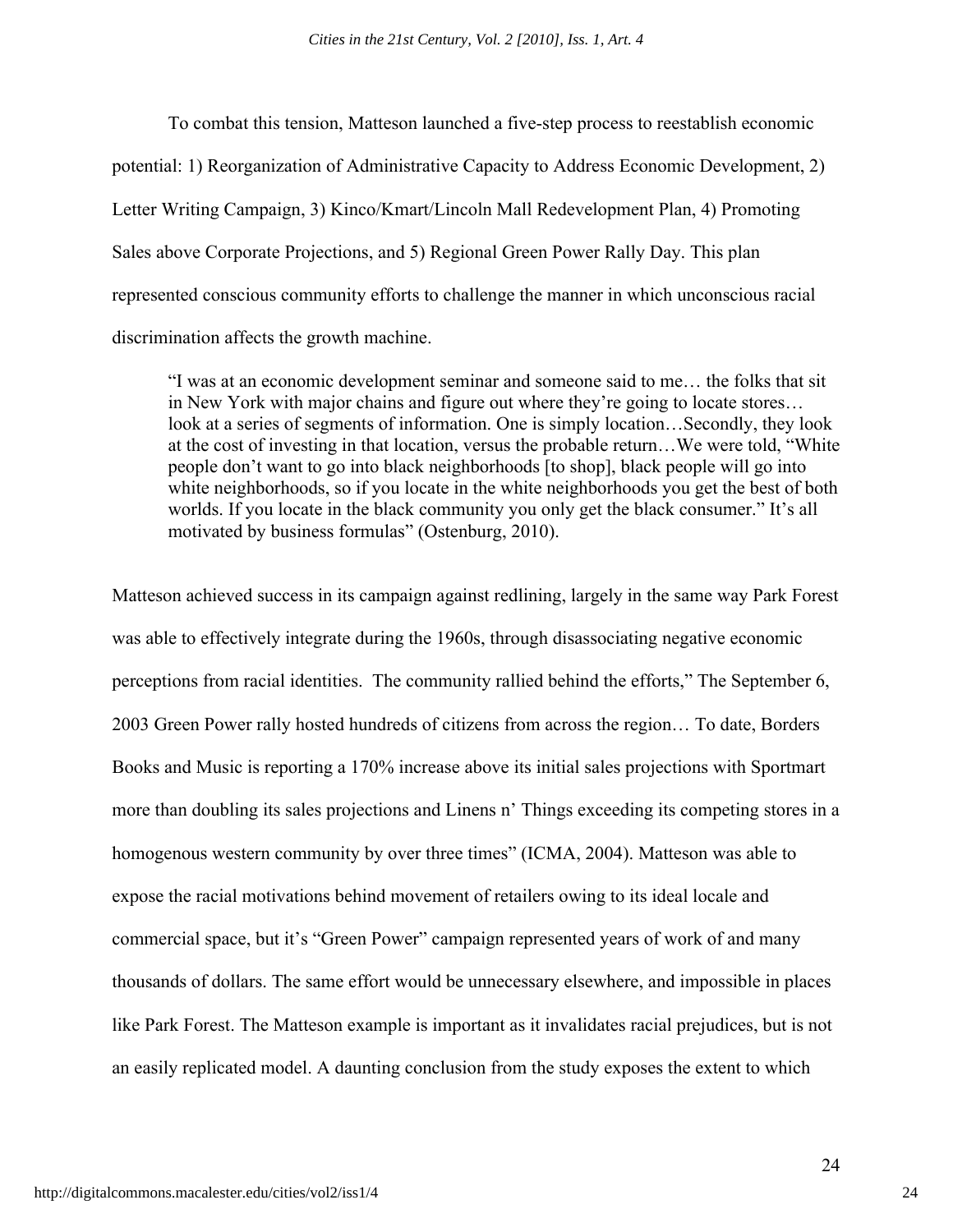spatial inequalities are further exacerbated by unconscious social biases. Operating in a context that emphasizes development with discrete cities and towns as actors, instead of a more regionally focused approach, stratifies economic and social divides across these regions. Considering Matteson's letter writing, the most effective means of combating racially motivated growth machines appear to come by challenging all growth decisions, and voicing questions about the ethics of development choices.

During the 1990s, when the South Suburbs of Chicago became more widely integrated, rural fringe communities to the southwest grew in size and exclusivity. Many point to such growth as perceived paths of "white flight," (Chicago to South Suburbs, South Suburbs to rural fringe) and although the growth of these communities is not exclusively racial motivated, their preservation of an idyllic rural aesthetic creates exclusive space. Exchange value expressed via rents and lot-sizes remains the most prevalent segregating force in suburban Chicago today. On the rural fringes of these suburbs, such segregation plays out in the context of a specific aesthetic. Through the rigid maintenance of an "idyllic rural" landscape, towns discourage any significant integration. Large brick homes, with large lots are inherently connected with an idealized notion of recreation and lifestyle. In a study of Bedford, New York, James and Nancy Duncan describe the manner in which exclusionary spaces are unconsciously encouraged by a particular built form,

"Questions about aesthetic appreciation are generally seen as personal, spontaneous, and non-ideological—a matter of personal taste that happens to be shared by like-minded, similarly educated members of ones community…They tend to naturalize their privilege, having no reason or desire to trace the far-reaching, unintended consequences and complex conditions of their privilege"(Duncan and Duncan, 2006).

Similar concerns with "historic" aesthetics discourage racial integration in the southwestern rural fringe suburbs of Chicago. As the suburbs extended into formerly rural areas, "sleepy towns" were suddenly met with an influx of people. This influx brought a gentrification of the formerly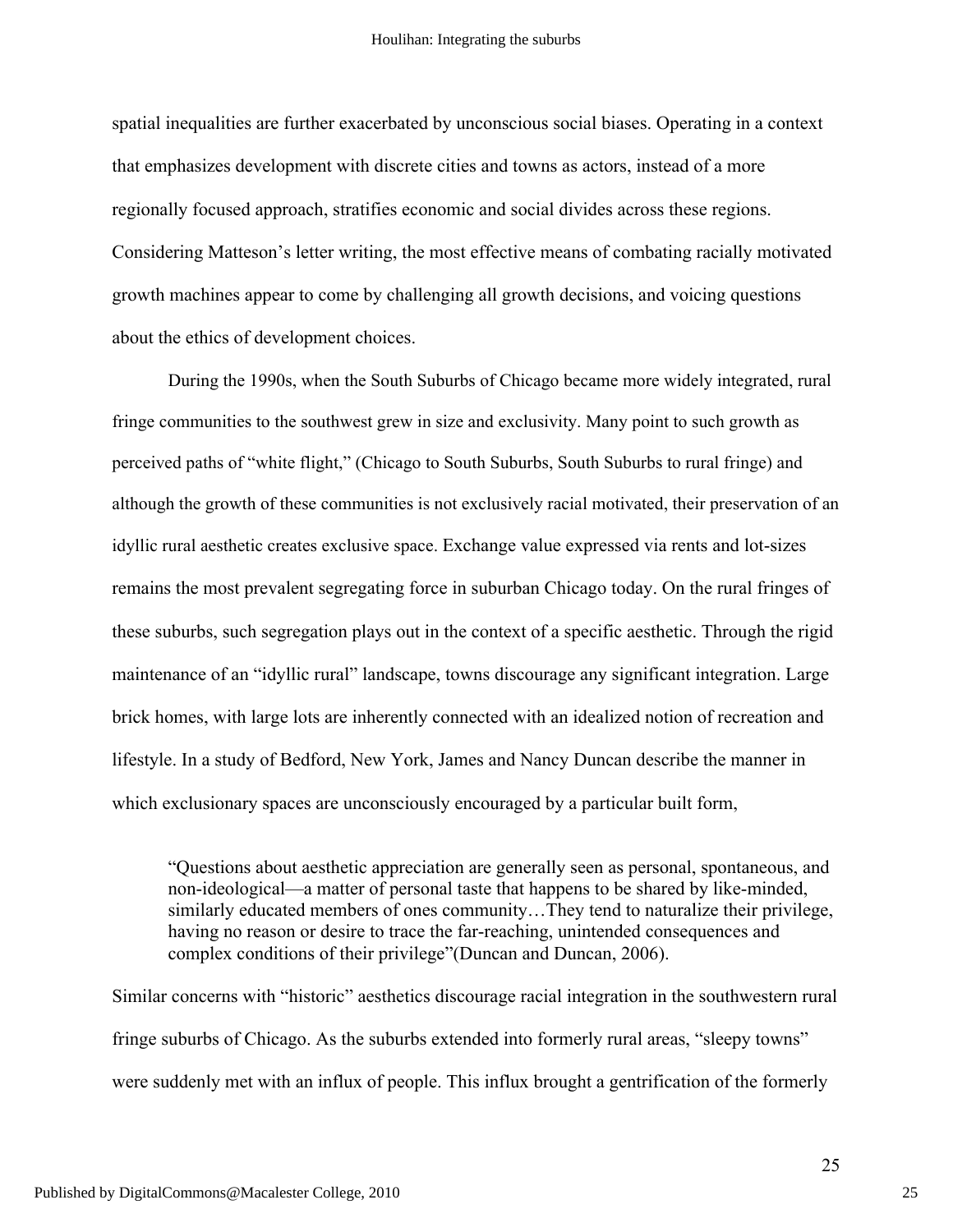rural space. Towns, such as New Lenox, Illinois, were favored for their "traditional" feeling, according to John Ostenburg, "You'd almost think of New Lenox at that time as like a New England Community. Just from the way it was laid out, from the way people's attitudes were.... It was all white" (Ostenburg, 2010). It is of little consequence whether this segregation was conscious. What becomes apparent is that it was perpetuated by an exclusionary aesthetic, visible in the actual environment.

In the early 1980s, New Lenox was de facto integrated through the introduction of largescale housing developments. And this was not an uncontested experience. The large housing developers provided a certain amount of necessary affordable housing, and therefore opened the community to a very small level of economic diversity. "It's really interesting because today communities bend over backwards to attract developers…Back in those days it was just the opposite" (Ostenburg, 2010). The community would force developers to invest in projects, and eventually give in to offers. So when affordable housing units were developed, it was with hesitancy. "A lot of that change that came about, was kind of like forced change…They would try to hold things down, putting these restrictions in…Another thing was requiring a lot size….Well if a lot is a certain size, you've got to build a home of a certain size, and if you build a home of that size, who can afford to have that house?"(Ostenburg, 2010). Despite outcry against developments, the town could not resist "open access," but the exclusionary landscape continues to maintain a largely white environment to this day.

# **Conclusions**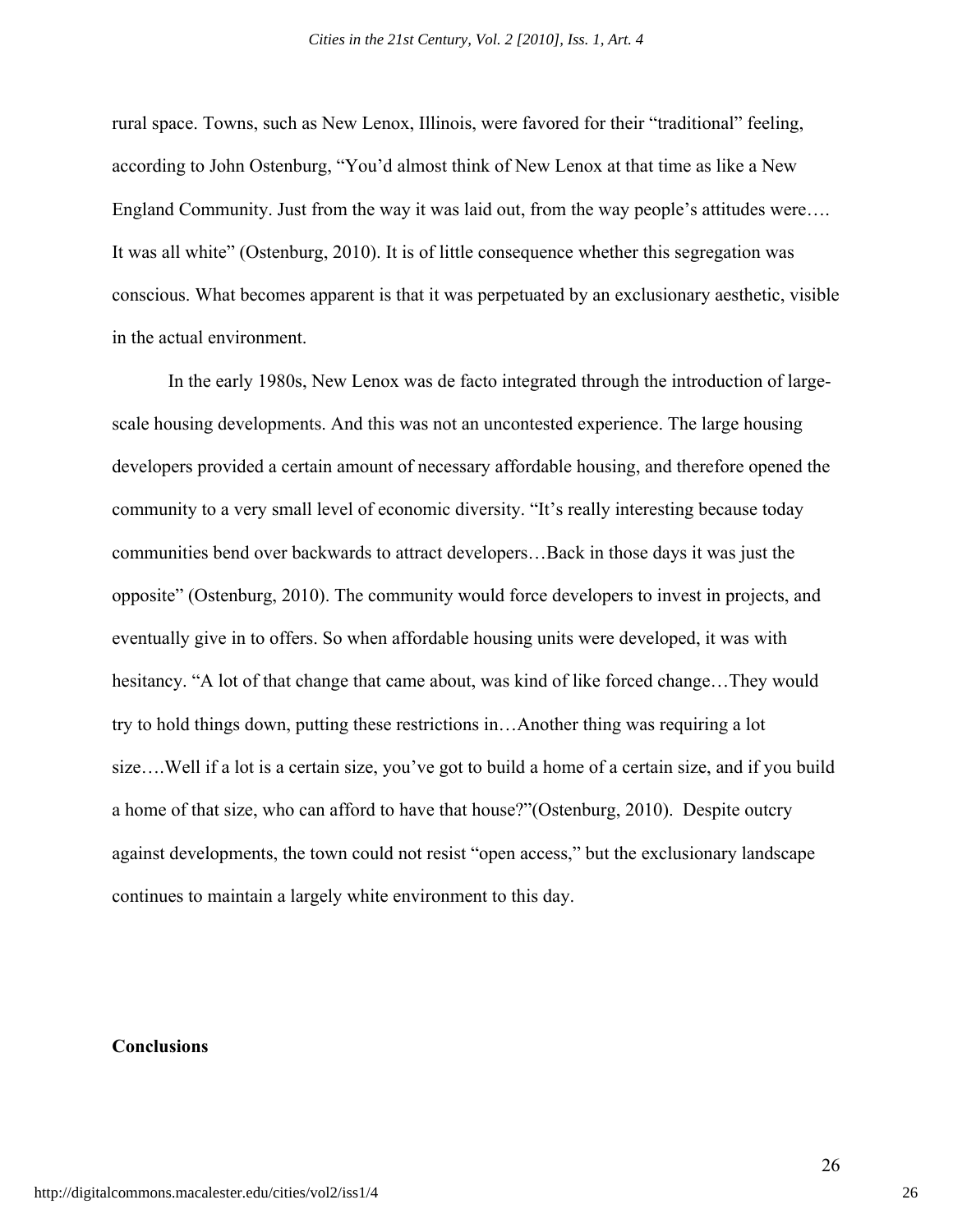When considering the role of race in suburban development several things become apparent. Although the establishment of exclusive racial covenants appears to treat an open racebased discrimination, their true tension most often dealt with economics. The prevailing concern among homeowners has always emphasized property value. More than an inability to live beside other races, people feared the influence of racial diversity on their personal livelihoods. And such tensions remain today. Despite general advances in race relations and the many victories of the civil rights movement, redlining by retailers and the production of exclusive exurban idylls continue in Chicago's south suburbs. The example of Park Forest now becomes most instructive when considering the intricacies of racially informed spatial discrimination. In order to effectively integrate the village, in spite of the dominant social norms, Park Forest disassociated race and economics. Through severing the link between lower property values and African-Americans, the village resisted the coercive scare tactics playing out elsewhere. The same conclusion emerges in cases of redlining and covert discrimination by major retailers. When there is no economic justification for the neglect of specific communities, as in the case of Matteson Illinois, retailers can destabilize race biases by locating in African American communities. Although it took intrusive, and manipulative policies, Park Forest was able to establish a real diversity, economic and racial, by first squashing economic prejudices.

Park Forest also importantly speaks to the role of specific community actors and individuals in the negotiation of suburban growth. It becomes clear that all the dominant trends in growth are not inevitable or logical, but are rather inherently alterable. While place-based interests seem to always favor growth, the face of that growth is influenced by social factors. In the case of Park Forest, agents were crucial in the creation and subsequent integration. Through the conscious efforts of knowledgeable actors like Harry Teshima, Jim Saul, Robert Dinerstein,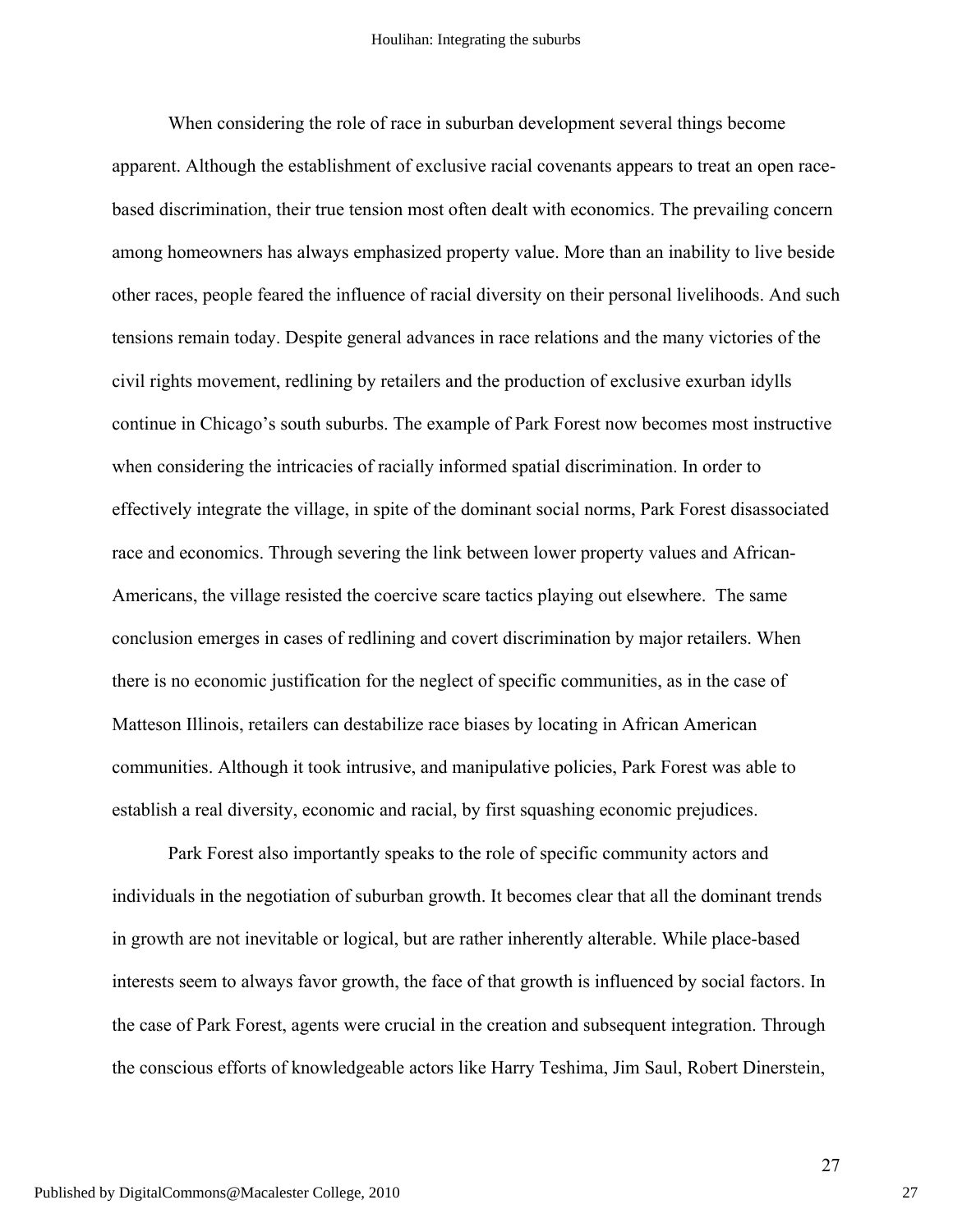the Unitarian Church's Social Action Committee, and the Park Forest Human Relations Commission, the nationally supported paradigm of segregated growth was rejected. In Matteson, similar community efforts allowed the Green Power Coalition to launch a letter writing campaign, exposing the fallacy of economic redlining. Park Forest crucially demonstrates the unconscious malignance of the status quo, and describes the manner in which community actors can resist normalcy and establish new suburban environments.

# Works Cited

ACS. (2006) "American Community Survey 3-year estimates: Park Forest Illinois" *United States Census Bureau*.

Berry, B. (1979). *The Open housing question*. Cambridge: Harvard University Press.

Coburn, J. (1966, September 17). Open city. *The New Republic*

Cox, K. (1998). "Spaces of dependence, spaces of engagement, and the politics of scale,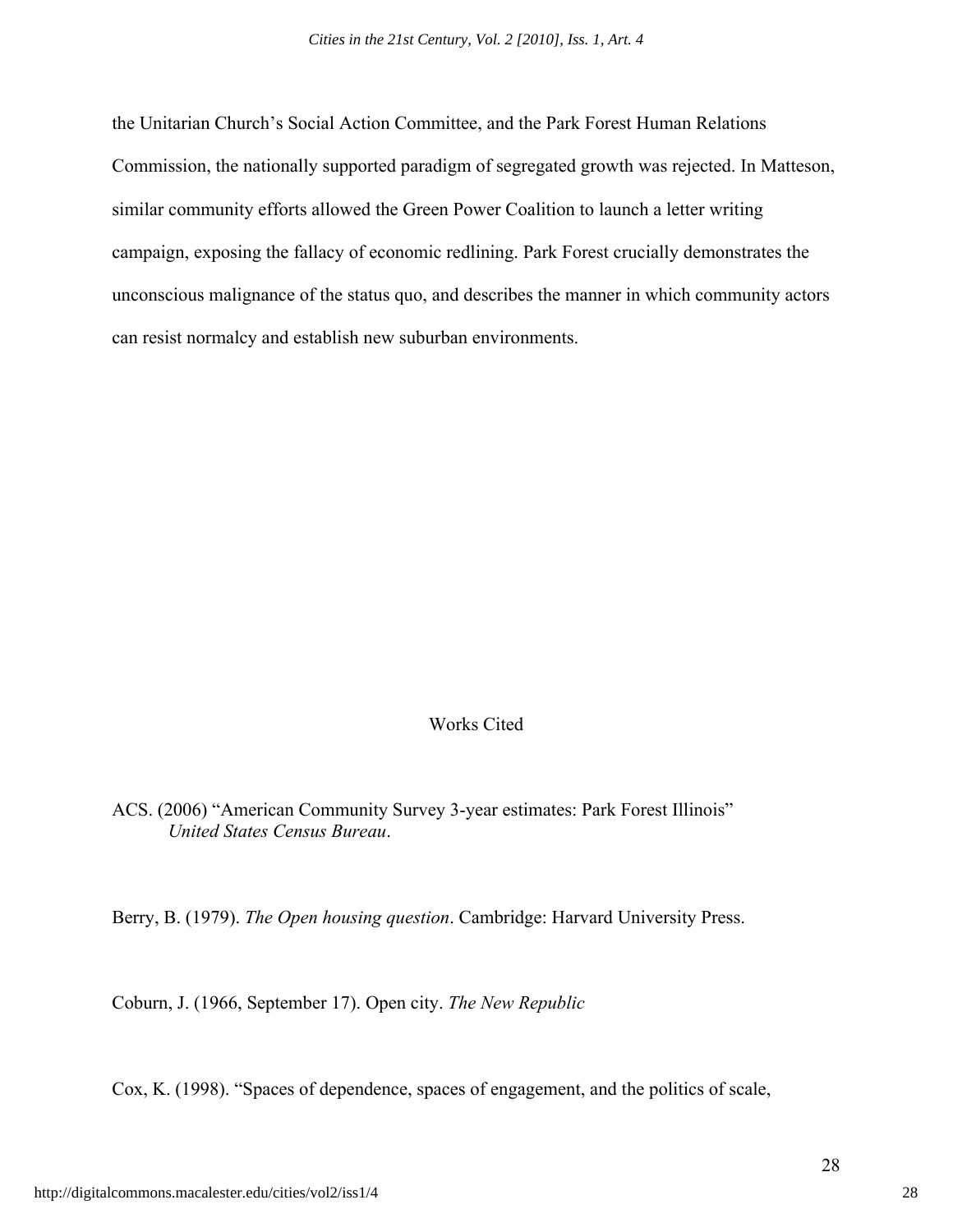or: looking for local politics." *Political Geography* 17(1): 1-23

- Duncan, James & Nancy Duncan. (2006). "Aesthetics, Abjection & White Privilege in Suburban New York." *Landscape and Race in the United States*. ed. Richard Schein. Routledge.
- Harkins, Jack. (1989) "Social and Demographic Change: Park Forest, Illinois 1950-1980" *College of Dupage*

Hayden, Dolores. (2003). *Building suburbia*. Pantheon: New York.

- ICMA. (2004). "Green Power: Campaign to Fight Redlining Matteson, IL" *ICMA Best Practices 2004*
- Logan, John, & Molotch, Harvey. (1987). *Urban fortunes*. University of California Press.
- Ostenburg, John. (2010) *Integrating the Suburbs: Interview* Research for Macalester College
- Pred, A. (1984). "Place as historically contingent process: structuration and the timegeography of becoming places." *Annals of the Association of American Geographers* 74(2): 279-297

Randall, Gregory. (2003). *America's Original GI Town*. Johns Hopkins University Press

Saul, James. (1980). *Park Forest Oral History Project*. The Park Forest Historical Society